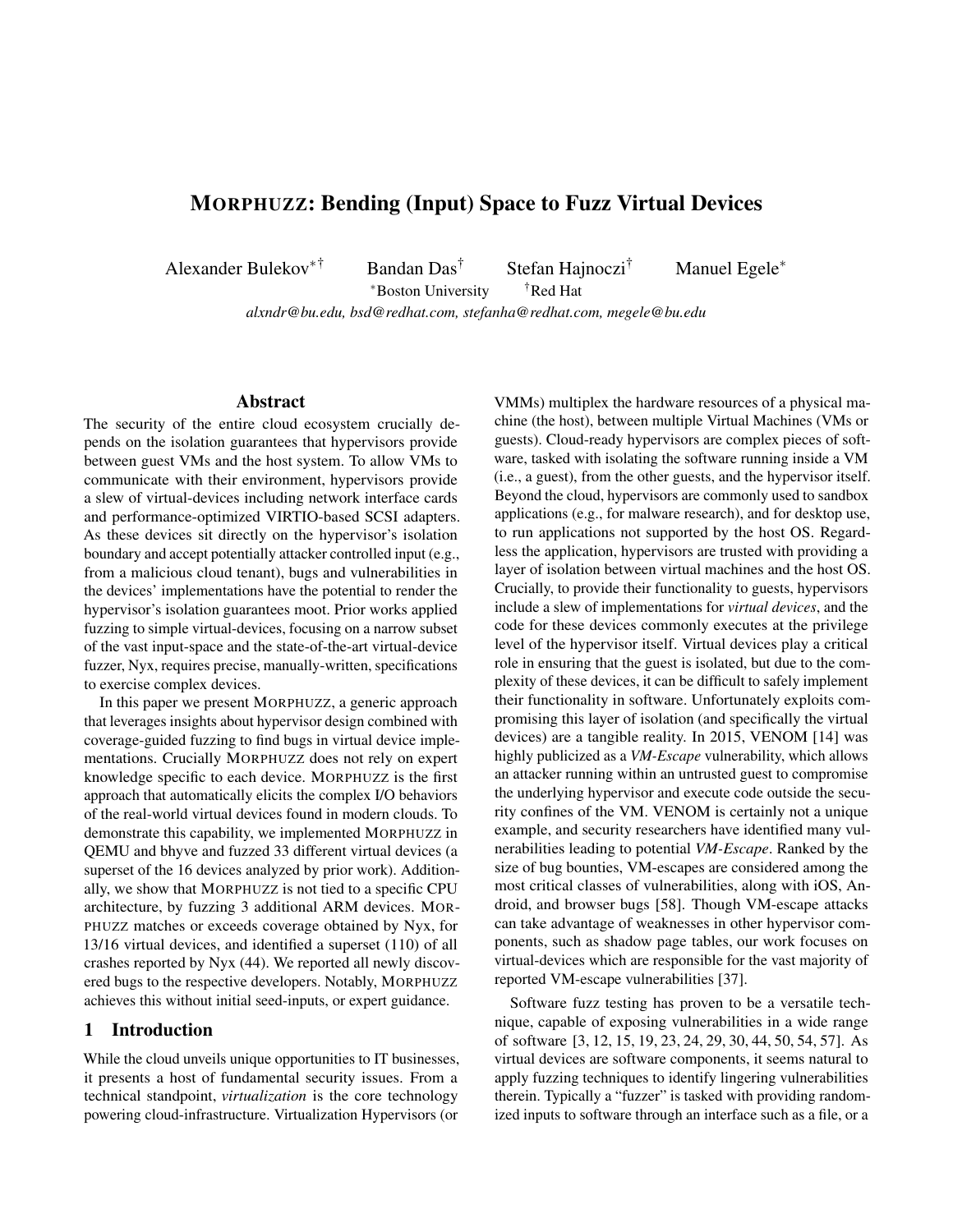command-line argument. Unfortunately, hypervisors present a series of unique challenges, which make it difficult to apply "off-the-shelf" fuzzers. For example, the virtual devices do not consume inputs as files or command-line arguments, but rather as a sequence of memory read and write operations at precise locations and pointers to memory buffers which should abide by tight semantic constraints. As a result, the cumulative input space for virtual-devices grows to gigabytes or exabytes in size. Thus, without augmentations, this inputspace is intractable for an off-the-shelf fuzzer such as AFL, which is well-suited to providing small inputs to parsers.

Recognizing the importance of hypervisor security, multiple works have implemented tailored fuzz-testing for the virtual-devices provided by various hypervisors. As in the physical world, VMs interact with virtual devices through a combination of Port-mapped IO (PIO), Memory Mapped IO (MMIO), or Direct Memory Access (DMA). IOFuzz [\[32\]](#page-14-6) only fuzzes the relatively-compact PIO address space. VDF [\[18\]](#page-14-7) uses selective coverage-guided fuzzing, combined with seed traces recorded during normal VM usage, to fuzz devices that receive inputs through PIO and MMIO.

Recently, Hyper-Cube [\[43\]](#page-15-5) is the first fuzzer to consider the last-remaining, and most sophisticated, widespread device interface: Direct Memory Access (DMA). Fuzzing DMA devices is critical to protecting Cloud infrastructure, since devices used on the cloud rely heavily on DMA. For example, all four PCI devices (for disk, network, VM memory "ballooning", and random-number-generation) connected to a standard Google Compute Engine virtual-machine rely on DMA. To elicit DMA behavior, Hyper-Cube first writes random data to a small scratch-buffer in memory. Then, by writing the address of the scratch-buffer to the enumerated PIO and MMIO regions, Hyper-Cube tries to trigger DMA activity. Unfortunately, this approach is capable of triggering only the simplest types of DMA transactions.

Recognizing this limitation, the state of the art virtual device fuzzer, Nyx [\[42\]](#page-15-6), a follow-up to Hyper-Cube, augments the unguided Hyper-Cube with coverage information collected via Intel-PT. However, Nyx' coverage-guided nature alone does not resolve the issues encountered when fuzzing complex virtual-devices. Thus, Nyx proposes a framework for developing *precise user-provided specifications* for fuzzing complex devices. While this allows Nyx to boost the coverage for virtual-devices such as USB controllers, and VIRTIO block-devices, it essentially turns core-aspects of Nyx into a grammar-based fuzzer with all its advantages and disadvantages. That is, provided a grammar, the fuzzer can elicit "deep" behavior of virtual devices. However, expert knowledge is required to create the grammar in a laborious and error-prone process. Furthermore, the fuzzer loses the ability to identify bugs that exist outside the confines of the grammar. Even worse, the grammar is developed based on abstract specifications. Yet, the actual device code has ample leeway to implement said specification. As such, disconnects between distilled grammars and actual implementations are highly likely, potentially placing dangerous bugs outside of the fuzzer's reach. Considering the fact that the specifications require a custom mutation engine, and took days of effort to create for individual devices, this approach faces scalability issues. At the time of this paper's acceptance, Hyper-Cube/Nyx source code had not been released, however, in our own analysis, we found that DMA activity is not conducive to heuristic-based fuzzers, such as Hyper-Cube, that rely on a single scratch buffer (see Section [3.2\)](#page-4-0). Furthermore, we found new bugs in all the devices for which Nyx had specifications, further illustrating the difficulty of writing accurate and complete specifications.

We identified the core challenge faced by virtual-device fuzzers is the fact that virtual devices rely heavily on *semantic dependencies*, that are not conducive to off-the-shelf guided fuzzers. These dependencies exist between data written to PIO/MMIO addresses and the location of DMA buffers, but more importantly within the structure of DMA buffers themselves (e.g., buffers can contain pointers to further buffers, queues, rings, etc.). To satisfy the semantic constraints required by virtual-device implementations we leverage insights from hypervisor design. Specifically, we observe that modern virtualization strategies require hypervisors to implement functionality to mediate PIO, MMIO, and DMA activity. Combined with the fact that the hypervisor must know about the input-space(s) for all its virtual-devices, we devise a methodology called MORPHUZZ that leverages this information to fulfill any semantic constraint arising from device I/O *ondemand*. In addition to transparently fulfilling semantic constraints, this on-demand approach allows MORPHUZZ to leverage battle-tested off-the-shelf fuzzers (e.g., libFuzzer) to reach "deep" virtual-device functionality. Importantly, MORPHUZZ obviates the need for specifications and seed traces. Based on the insights provided by the hypervisor, MORPHUZZ *dynamically reshapes* (i.e., bends) the input-space to conform to the strict boundaries of the currently-accessible PIO, MMIO and, most-importantly, DMA regions.

The input-space for virtual-devices is vast, encompassing all the VM's memory and port addresses. However, only a small subset of these addresses is engaged in device I/O, at any time. Furthermore, through technologies such as DMA, and PCI, device I/O can happen at arbitrary, dynamically changing, addresses. Hence, a random fuzzer would waste most of its time interacting with addresses that are unrelated to device I/O. By bending the input-space, the I/O activity generated by MORPHUZZ, precisely, and exclusively interacts with the PIO/MMIO and DMA regions engaged in device I/O. Though, MORPHUZZ only fuzzes small areas of the entire input-space at any time, these areas are representative of the addresses engaged in I/O at any moment. With dynamic reshaping, MORPHUZZ can interact with *any address*, as long as the address is related in to device I/O. Additionally, MOR-PHUZZ does not rely on architecture-specific knowledge to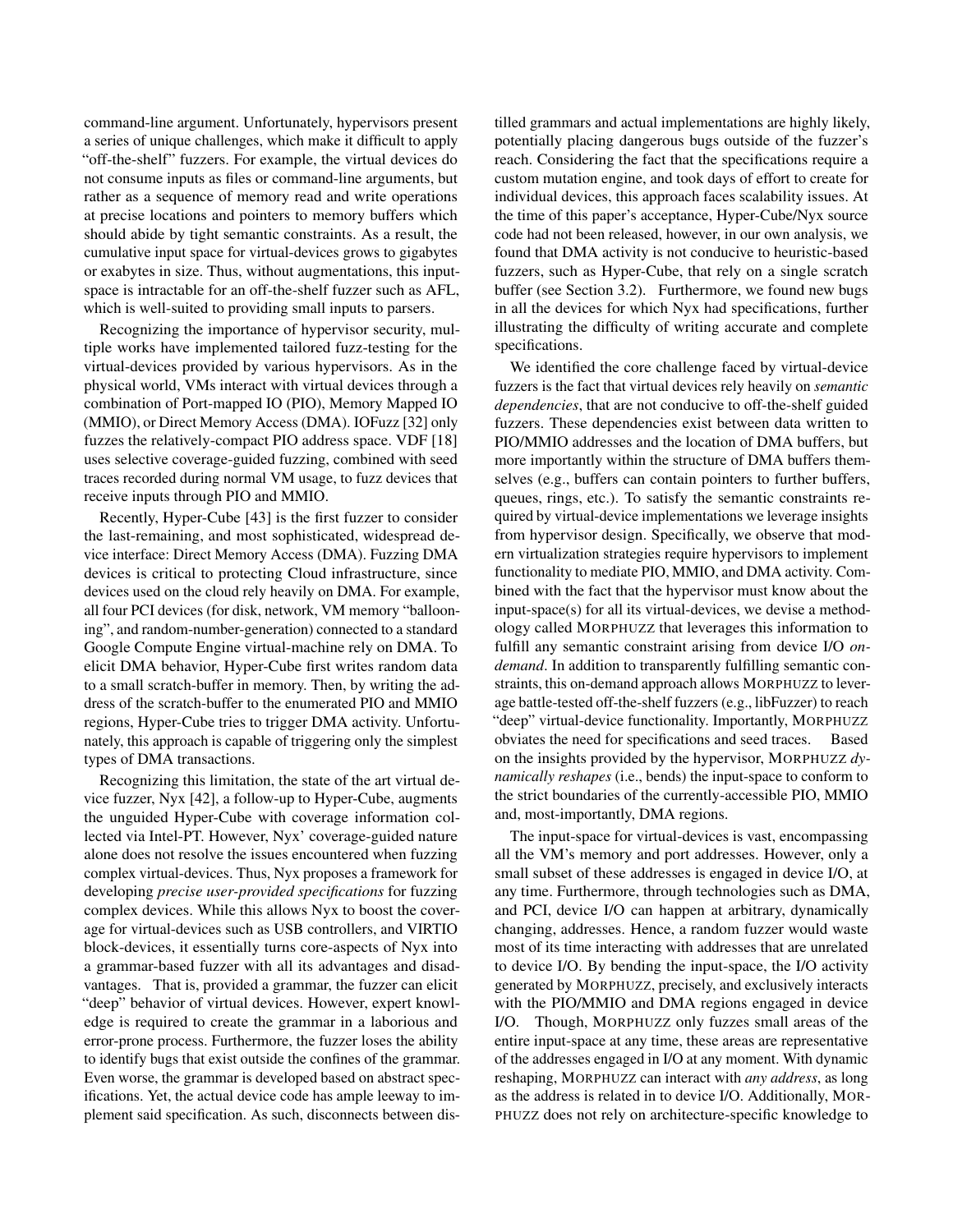operate. Observing the growing influence of non-x86 architectures, we applied MORPHUZZ to fuzz ARM virtual-devices, with no changes to the MORPHUZZ code.

Finally, in a head-to-head evaluation, MORPHUZZ outperformed Nyx' manually written specifications for xHCI and VIRTIO, and found all 44 bugs that Nyx reported in these devices. Furthermore, MORPHUZZ identified an additional 66 bugs. Beyond the number of bugs, MORPHUZZ also consistently outperforms prior work, with respect to coverage. MORPHUZZ produces DMA behaviors that are more complex than anything that can probabilistically be triggered by Hyper-Cube. Moreover MORPHUZZ achieves this without the manual effort required to fuzz complex devices with Nyx. In summary, this paper makes the following contributions:

- We describe MORPHUZZ our generic method that leverages inherent characteristics of hypervisor designs to *reshape* the virtual-device input space, making it amenable to fuzzing without seeds or specifications ([§4\)](#page-5-0). Our methodology enables targeted, coverage-guided, fuzzing of virtual devices in production hypervisors.
- We implement MORPHUZZ for the popular opensource QEMU hypervisor ([§4\)](#page-5-0). Our implementation, QMORPHUZZ produces self-contained and deterministically reproducible results (i.e., crashing inputs). In addition to typical memory-corruption bugs, MORPHUZZ identifies bugs that are characteristic of DMA virtual-devices, such as data-races and double-fetches. For bugs that are not doublefetches MORPHUZZ automatically generates reproducers for recreating issues in an unmodified build of QEMU. To demonstrate the ease of applying MORPHUZZ to other hypervisors, we also ported MORPHUZZ to bhyve.
- As MORPHUZZ fuzzes virtual-device implementations, we evaluate MORPHUZZ on 28 virtual-devices ([§5\)](#page-9-0) in QEMU, a strict superset of the 15 devices analyzed in prior work. Our experiments demonstrate that MORPHUZZ effectively identifies previously known, as well as, new bugs in a wide range of virtual device implementations.
- By working directly with the QEMU developer community, we reported 61 bugs identified by QMORPHUZZ, 22 of which have already been fixed, by their corresponding maintainers. Nine of these issues have been assigned CVE IDs, and published. We also responsibly disclosed the issues found by MORPHUZZ in bhyve.
- A fully functional implementation of virtual-device fuzzing, based on QMORPHUZZ, is already contained in the QEMU repository, where it is used to continuously fuzz virtualdevice implementations via Google's OSS-Fuzz [\[33\]](#page-14-8).

## 2 Background

In this section, as background for our work, we describe relevant aspects of hypervisors, virtual devices, and fuzzers.

Computers normally communicate with the outside world through peripheral devices (e.g. hard disk, network and USB controllers). Since the operating systems running in VMs expect to communicate through peripherals too, hypervisors implement *virtual-devices* in software that create the illusion of peripherals for the guest. However, physical hardware is often designed around a different set of constraints than software. Thus, software virtual devices that mimic physical hardware, often achieve sub-optimal performance. As VMs became ubiquitous and VM performance inefficiencies resulted in monetary costs, hypervisor developers designed and implemented paravirtual devices, such as VIRTIO-type devices. These devices are not based on any physical device. Instead, they are designed and optimized specifically for virtualization.

## <span id="page-2-0"></span>2.1 Interfacing with (virtual) devices

Common computer architectures provide some, or all of the following interfaces for the CPU to interact with devices.

Port-mapped IO (PIO) is an x86-specific interface that relies on special CPU instructions (in/out on x86) to pass data from registers or main memory to a separate address-space dedicated to devices. PIO is constrained to a limited address space (64k total addresses) and the small size (1-4 bytes) of each transfer. PIO often serves as a primary interface for low-bandwidth communication with devices, such as timers, interrupt controllers, or serial ports.

Memory-Mapped IO (MMIO) sets aside regions of physical main memory for device I/O. Unlike regular read/write access to physical memory, operations to memory-mapped regions are forwarded by the memory-controller to the peripheral. Similar to PIO, transferring data to and from the device via MMIO is a blocking/synchronous operation for the CPU.

Direct Memory Access (DMA) provides peripherals with rapid, direct access to physical memory, bypassing the CPU. When the CPU wishes to signal to a device that some data is available for DMA transfer, it can simply communicate the location of the data in physical memory to the device using PIO or MMIO. The device can then, independently, access the data in memory. Notably, the CPU is not involved in the actual transfer of the data. From the perspective of the CPU, it simply signaled a pointer to some data, by writing to a PIO/MMIO register. As we will see in Section [3.2,](#page-4-0) a single PIO/MMIO command can result in many levels of DMA-accesses, since the DMA data can itself contain the locations of additional data. The format and protocol of DMA buffers is prescribed by the implementation of the virtualdevice. Due to its performance benefits, DMA is used for highthroughput devices such as storage controllers, network, and graphics adapters. While DMA-capabilities require additional hardware/costs for physical devices (i.e., DMA controllers), paravirtual-devices are not constrained by hardware costs, and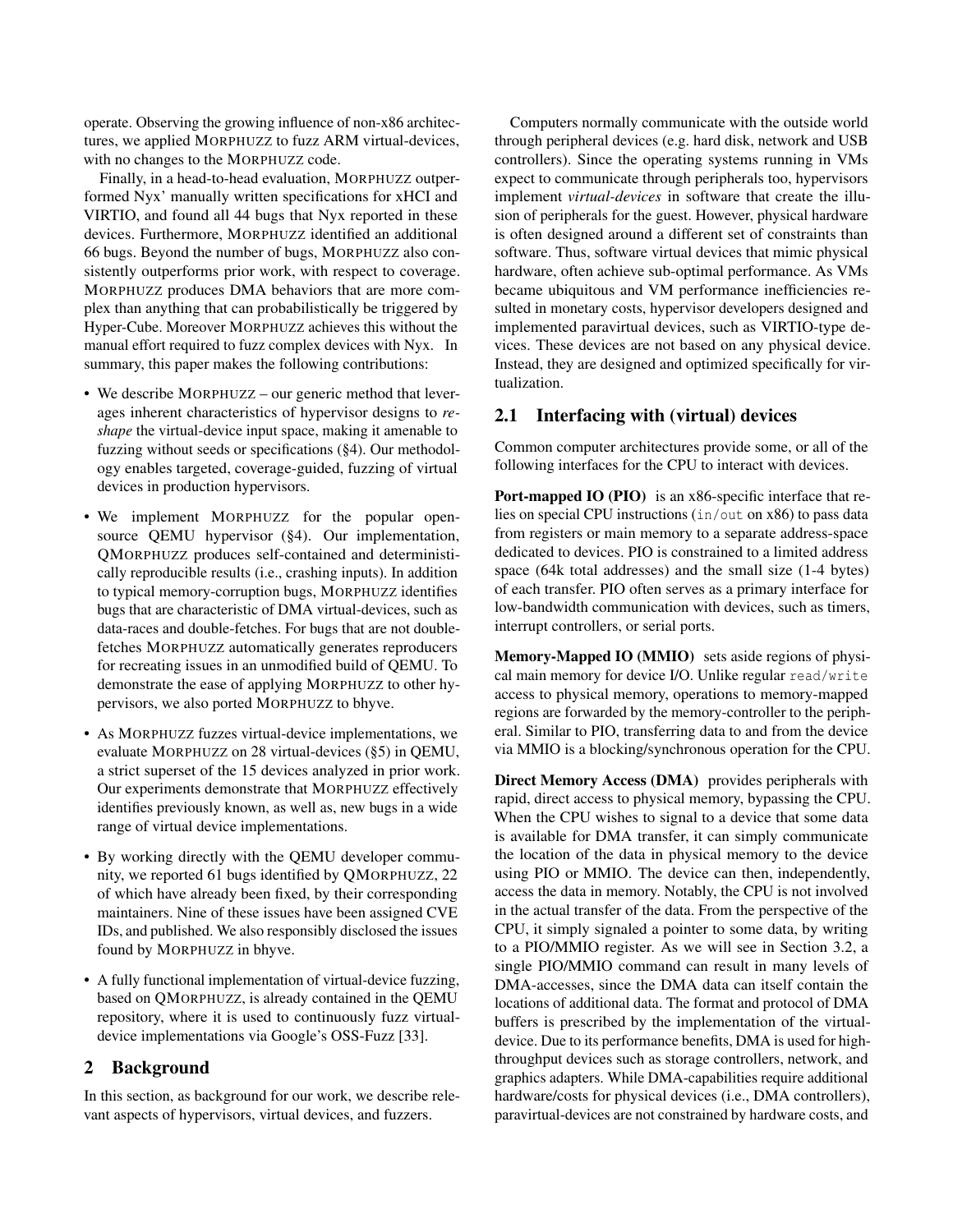rely on DMA extensively for "free".

The pointers and data-structures involved in DMA transfers, are by no means the sole semantic dependency that occur in device-usage. For example, PCI-based devices are unavailable, until the CPU interacts with the PCI controller to configure each device's *base-address-registers (BARs)*, which specify the location of each MMIO/PIO region associated with the device. Thus, the MMIO/PIO regions for PCI devices are semantically tied to prior interactions with the PCI controller. Prior systems rely on heuristics, or expert-knowledge to address these semantic connections, and typically prevent the fuzzer from tampering with the PCI state, after it has been initialized. On the other hand, MORPHUZZ can transparently fuzz the PCI controller, and PCI devices.

### 2.1.1 Emulating Virtual Devices

In a VM, when the guest attempts to access a device using PIO, or MMIO, the hypervisor must stop the virtual CPU to handle the access within a virtual-device. Hypervisors implement a mechanism to "trap" on PIO and MMIO accesses. For example, by unmapping the memory-pages that correspond to the guest's physical MMIO regions, the hypervisor ensures that any IO activity within the guest results in an exception. Similarly, PIO relies on privileged instructions which raise exceptions, when the guest invokes them, providing the hypervisor with control over execution. The hypervisor handles the exception, calling into the virtual-device code corresponding to the PIO/MMIO access. After the virtual-device handles the request, the hypervisor updates the register/memory state of the guest, and resumes the virtual CPU.

## 2.2 Virtual Device Vulnerabilities

<span id="page-3-1"></span>Virtual-device code has been found to contain bugs such as buffer-overflows, heap-overflows, stack-overflows, use-afterfrees, use of uninitialized memory, infinite loops, and premature terminations [\[7](#page-13-4)[–11,](#page-13-5) [38,](#page-14-9) [39\]](#page-14-10). Additionally, we highlight two types of issues that are characteristic of virtualdevices: reentrancy vulnerabilities and double-fetch bugs. Virtual DMA can introduce guest-exploitable reentrancy and data-race issues. These bugs arise from insufficient precautions when handling IO commands that originate from the guest. For example, DMA data often contains sensitive information, such as buffer-lengths, or element-count. Virtualdevices must take care when handling this metadata, since a malicious guest can modify the metadata *while a virtualdevice is processing a request* to exploit a *double-fetch bug*. In other cases, if a device negligently performs a DMA access, it can, inadvertently touch a region of memory that is mapped to its own MMIO space, which may not be designed to handle multiple concurrent accesses, resulting in a guest-triggerable *reentrancy bug* in the implementation of the virtual-device.

## 2.3 Testing Virtual Devices

Hypervisor developers have recognized the importance of testing virtual-devices. For example, QEMU's testing framework, *qtest*, provides an interface for directly performing memory/IO through an API, rather than through assembled CPU instructions. This allows *qtest* to run test-suites against virtual device implementations without relying on a purpose-built testing guest-OS. Usually a guest interacts with devices using CPU instructions such as inb %Port\_Number, or movl %MMIO\_Address,value, which trap into the hypervisor code and are handled by virtual-device code. With *qtest*, the developer specifies I/O requests using a simple ASCII protocol. *qtest* interprets the ASCII instructions using the same APIs that are used to route vCPU I/O accesses that trapped into the hypervisor. For example, the trace in Figure [1](#page-4-1) can be directly provided to *qtest* to reproduce a crash. Some hypervisors, such as bhyve, do not provide testing facilities. However, we were able to trivially implement the subset of *qtest* operations helpful for fuzzing bhyve in 90 lines of code.

### <span id="page-3-0"></span>3 Motivation

In this section, we outline the challenges facing a virtualdevice fuzzer. First, we describe the randomized inputs provided to a virtual-device fuzzer by a fuzzing engine. Next, we describe an output of the virtual-device fuzzer - an I/O sequence used to crash a hypervisor. Finally, we provide a summary of the challenges faced by a fuzzer aiming to convert randomized inputs into I/O sequences that crash hypervisors.

### 3.1 Fuzzer Inputs

Fuzzer engines provide randomized bytes that can be fed as inputs to a program. Most modern fuzzers typically generate discrete inputs. This makes it simple to store inputs that resulted in interesting behaviors (e.g. crashes). One benefit of separate inputs is that a fuzzer can operate over external inputs provided by the developer. For example, a developer fuzzing an image library, can provide the fuzzer with "seed" inputs, which the fuzzer can use as the basis for future mutations - increasing the chance of triggering interesting code over a purely-randomized approach. Coverage guided fuzzers further augment the mutation process by gathering coverage feedback from the target program, used to guide future mutation of inputs.

Complex interfaces such as code compilers and operatingsystems require highly structured inputs, that off-the-shelf fuzzers are unlikely to produce. For such targets, even a rich corpus of valid inputs might not be enough for effective fuzzing, since small mutations often compromise the structural validity of the input, producing inputs that are unlikely to reach interesting code-paths within the target. To fuzz such complex targets, developers usually implement additional layers of machinery between the fuzzer and the actual target. For example, the fuzzer's random bytes can be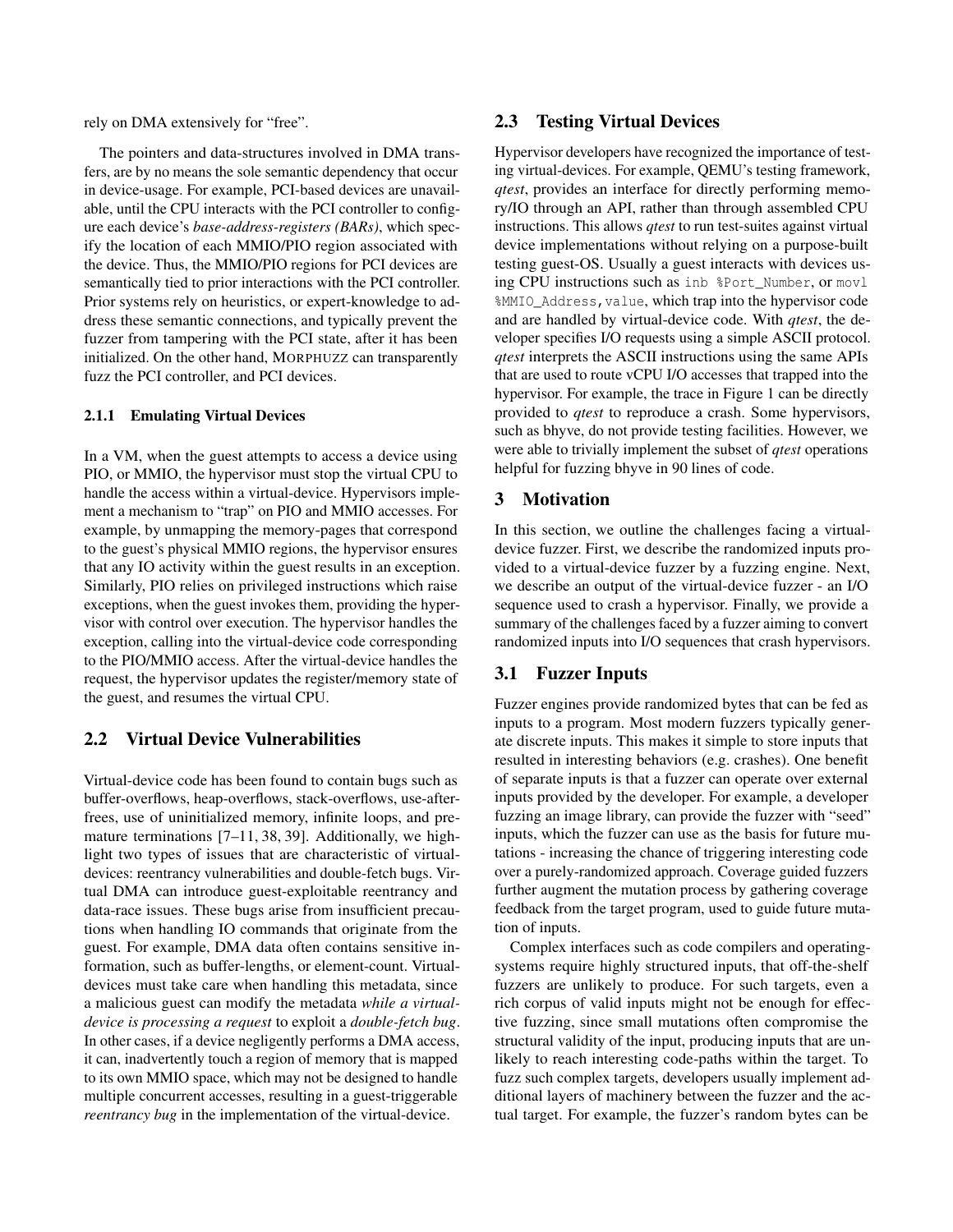<span id="page-4-1"></span>

Figure 1: On the right, a crashing input found by MORPHUZZ for the xHCI (USB) controller. In color, we highlight addresses that depend semantically on previously written values (in bold). Note that the addresses may have swapped-endianness. In italics, we highlight the lines that serve to populate DMA regions in memory. In the diagram, the regions with rounded edges represent DMA buffers that could be located *anywhere* in memory. The solid lines represent the Port/Memory accesses performed by the virtual CPU. The dashed lines represent implicit semantic dependencies.

used to seed a program generator, the output of which is, in turn, used to fuzz a compiler. Commonly, fuzzer developers rely on fuzzing-grammars and structure-aware fuzzers, which covert random bytes, into a structured input based on manually-created grammars or descriptions. Such grammars are used by the renowned syzkaller OS-fuzzer.

## <span id="page-4-0"></span>3.2 Crashing Virtual Devices

As we are interested in finding potential VM-escape vulnerabilities in virtual-device code, the fuzzer must be capable of interacting with virtual-devices over the major device I/O interfaces (PIO/MMIO and DMA). To illustrate the complexity of producing complex virtual-device interactions, we describe a reentrancy issue found by MORPHUZZ in QEMU's xHCI(USB) controller. Figure [1](#page-4-1) features the crash reproducer generated by QMORPHUZZ, along with a diagram. Instead of attempting to summarize the 645-page xHCI specification, we highlight the *five layers* of semantic-dependencies that the fuzzer addressed to produce a crashing input.

The xHCI controller is a PCI-based device. As such, the first I/O interactions (lines 01-04) use PIO out 1 instructions to communicate with the PCI controller (on ports 0xCF8 and 0xCFC) and configure the xHCI's first BAR to 0xC0200, which is automatically page-aligned to  $0xC0000$  (line 03). Once the BAR is configured and enabled, the xHCI device accepts MMIO requests at the specified address. In particular, the crash requires interacting (lines 05-06, 31-33) with the xHCI's operational range (based at 0xC0040) and the doorbell range (Based at 0xC2000). Note that only five lines interact with the xHCI controller's MMIO range. The vast majority of the operations (lines 07-30) configure data in three distinct DMA buffers (starting at 0x1D, 0x17232, and 0x2007C). These three buffers correspond to segments of a xHCI Transfer Ring (containing pointers to DMA buffers describing transfers), and an Input Data Block, all of which are represented in main memory, and accessed via DMA.

As mentioned in Section [2.1,](#page-2-0) CPUs can provide the address of DMA buffers by writing pointers over PIO/MMIO. In our example, the CPU only communicates *one* DMA location to the xHCI device over MMIO (the location of Transfer Ring 1 sent at line 06). Subsequently, the location of the Data Block is derived from Transfer Ring 1 (line 09). The location of Transfer Ring 2 is derived from the Data Block (line 13). There are, in-fact, *four* valid DMA addresses required to reproduce the crash. The address of the final buffer (a pointer to an Output Data Block) is derived from Transfer Ring 2. Instead of pointing to some free space in memory, though, the address of the output Data Block (written on line 18) points to a location (0xBFF00) that is near the xHCI's "Operational" MMIO Region. Thus, when the xHCI device attempts to write 3,584 bytes to the output Data Block, it *inadvertently writes to its own MMIO registers*. By writing to its own MMIO region, the device initiates a new DMA transfer, while the original request is still in progress. As the implementation of the xHCI controller is not reentrant, this nesting of xHCI activity frees resources that are still referenced by the original request. Thus, when the nested MMIO access is complete, the device triggers a use-after-free.

Note that in addition to the appearance of all major modes of device I/O (PIO, MMIO and DMA), there are *five* layers to the implicit semantic dependencies involved in triggering the crash in Figure [1](#page-4-1) (follow the dashed arrows). For a grammar-based fuzzer to find such a crash, its grammar must accurately reason about each of the five levels of xHCI semantics. Each inaccurate assumption, or heuristic, greatly reduces the fuzzer's ability to reach the next layer of interaction.

## 3.3 Summary of Challenges

In summary, fuzzers face several challenges in finding bugs such as the one detailed in Fig. [1:](#page-4-1)

1. The virtual device fuzzer must be capable of producing inputs that operate across all the modes of device I/O.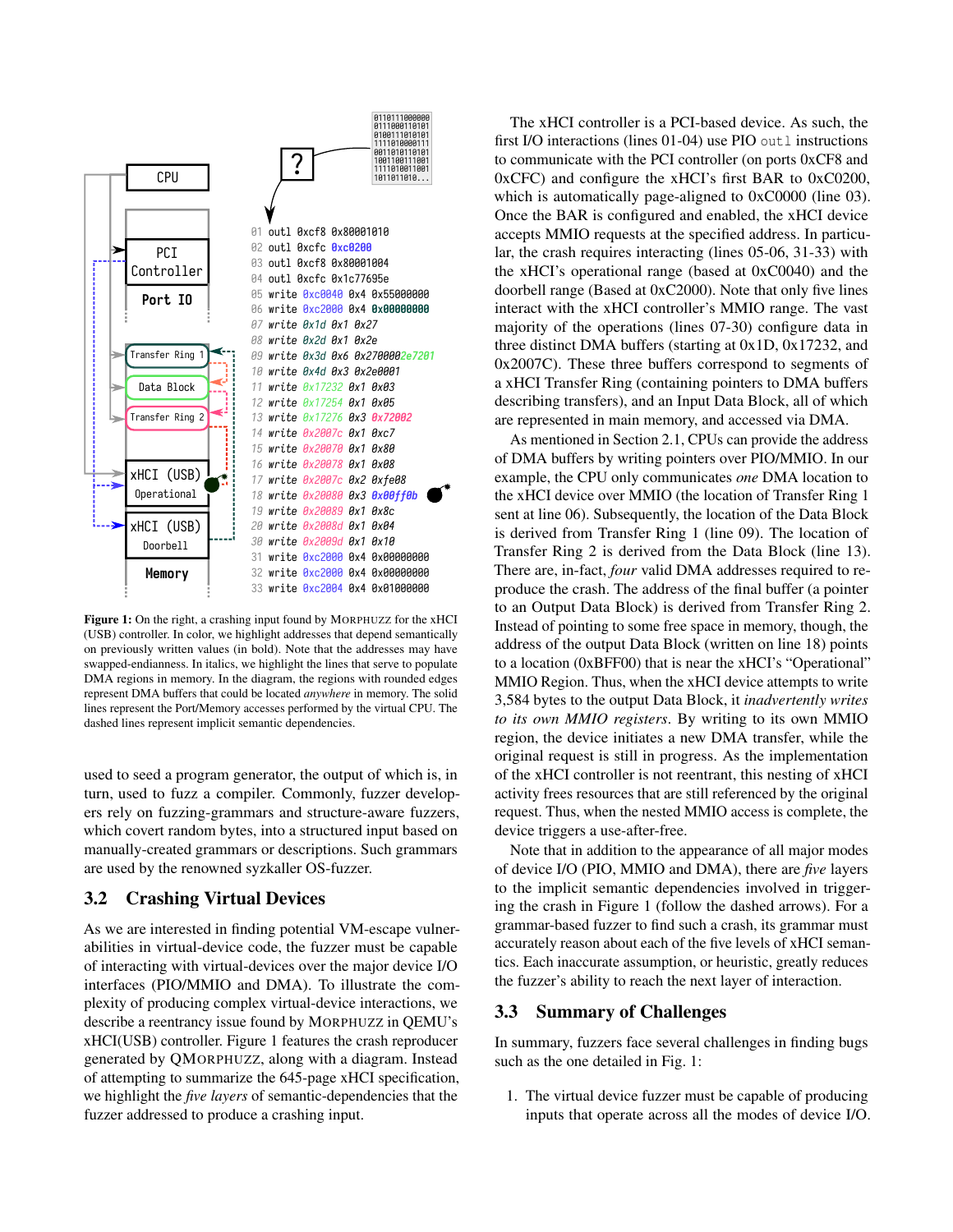That is, a fuzzer attached to an off-the-shelf fuzzing engine, must ingest randomized bytes and convert them into virtual-device IO.

- 2. As the input space accessible through each mode of I/O is enormous, the fuzzer must identify and target only the I/O regions that are associated with virtual-devices.
- 3. The fuzzer must be aware of the implicit semantic dependencies that occur in device I/O.

One straightforward solution to address these challenges is to create a grammar specification for each device - essentially creating specialized fuzzers for each device. However, as virtual-devices specifications are often complex (and sometimes inaccurate), creating quality specifications requires significant time investment and expert domain-knowledge.

## <span id="page-5-0"></span>4 MORPHUZZ

MORPHUZZ closes the existing gap that inhibits fuzzers from exercising virtual-devices that implement complex I/O protocols, without days of manual specification effort, for each device. The two core tenets of our design are the *reshaping of input space* to account for dynamic changes in I/O memory layout and *optimizing for arbitrary DMA activity*. To this end, MORPHUZZ leverages fundamental characteristics of VMMs to precisely and exclusively fuzz memory regions associated with virtual-devices. First, we describe how MOR-PHUZZ works with a fuzzing mutation backend to produce sequences of IO operations. Then we explain how MOR-PHUZZ isolates PIO and MMIO regions, to guarantee that each fuzzer-produced PIO/MMIO interaction triggers virtualdevice code ([§4.2\)](#page-6-0). Then, we cover MORPHUZZ's strategy for leveraging the hypervisor's DMA APIs to transparently produce inputs that satisfy complex semantic dependencies ([§4.3\)](#page-6-1). Combining these capabilities yields a generic fuzzing approach (MORPHUZZ) that reshapes the virtual-device inputspace and successfully fuzzes virtual device implementations. Importantly, the generic nature of MORPHUZZ ensures that no prior knowledge in the form of I/O protocols (such as PCI enumeration), seed inputs, or explicit specifications is required. If MORPHUZZ identifies a crash in a virtual-device, the final step "unbends" the reshaped input-space into a standalone reproducer ([§4.4.3\)](#page-8-0). This capability is particularly useful to communicate identified crashes to virtual-device developers who can use the reproducer to deterministically trigger the bug in a regular build of the hypervisor. Figure [2](#page-5-1) presents a conceptual overview of our MORPHUZZ design.

We describe QMORPHUZZ, our implementation of virtualdevice fuzzing for QEMU. We explain our automated system for reproducing crashes found by QMORPHUZZ in an unmodified version of QEMU ([§4.4.3\)](#page-8-0). To emphasize the applicability of MORPHUZZ's techniques to other hypervisors, we describe the straightforward steps necessary to adapt MORPHUZZ for this task. We also provide an account of

<span id="page-5-1"></span>

Figure 2:  $(1)$  We identify and provide MORPHUZZ with insight into the DMA-access API and Guest-Address Map, reshaping the input-space.  $(2)$ MORPHUZZ fuzzes virtual-devices over PIO, MMIO and DMA, in a precise, and targeted manner.  $(3)$  We "unbend" the crashes found by MORPHUZZ to report bugs.

how we followed these steps to rapidly deploy fuzzing with MORPHUZZ for bhyve ([§4.5.1\)](#page-8-1).

### <span id="page-5-3"></span>4.1 The Interpreter

As we mentioned in Section [3,](#page-3-0) fuzzers such as AFL and libFuzzer provide inputs in the form of buffers. While such inputs are well-suited for fuzzing e.g., image-libraries with interfaces that operate on buffers, virtual-devices have no such interface. Instead, virtual-device interactions involve many individual PIO/MMIO and DMA operations.

To address this, MORPHUZZ follows canonical guidelines for splitting fuzzer inputs [\[22\]](#page-14-11) to implement an interpreter. MORPHUZZ's interpreter relies on a simple opcode language. Individual *operations* in the input are divided by a 4-byte "separator"<sup>[1](#page-5-2)</sup>. For MORPHUZZ to perform two operations, the fuzzing backend must provide a byte-buffer that contains one "separator". As an added benefit, the separator ensures that small changes, such as bit-flips within an instruction, do not result in a cardinally different set of I/O operations. That is, similar inputs are likely to result in similar behaviors.

The first byte of each operation acts as the "opcode". The interpreter examines the byte, and executes the corresponding

<span id="page-5-2"></span><sup>1</sup>Modern fuzzing backends, such as libFuzzer, automatically identify the separator and add it to their "dictionary" of byte patterns to be used when generating new inputs.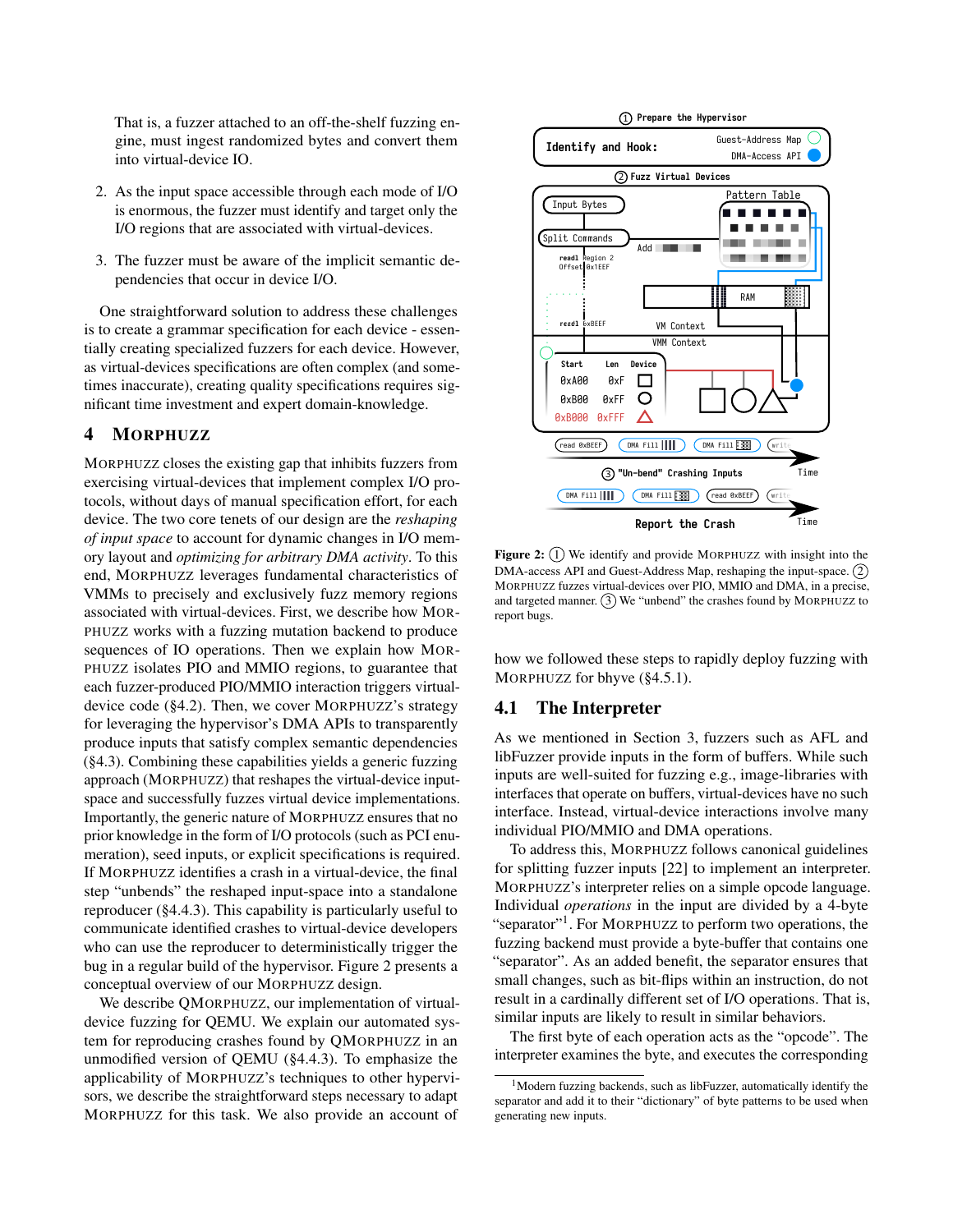opcode handler. MORPHUZZ's operations can be of variablelength. If the operation contains too few bytes to encode all of the parameters required by the opcode, MORPHUZZ discards the corresponding operation and moves on to the next decoded operation in the input. Conversely, if an operation contains too many bytes, MORPHUZZ reads only the number of operands specified by the opcode's implementation and discards the excess bytes.

The interpreter ingests all of the fuzzer inputs. However, it is the actual types of operations that enable MORPHUZZ to effectively fuzz virtual-devices. Throughout the rest of this section, we will introduce these operations.

## <span id="page-6-0"></span>4.2 Distilling the MMIO and PIO Input Space

As mentioned in Section [2.1,](#page-2-0) the CPU can communicate directly with virtual-devices by reading/writing to Memorymapped and Port-mapped addresses. For simple devices, such as keyboards, and timers, the locations of the ports are usually standardized across the architecture. However, complex PCI devices provide the guest OS with flexibility to configure the locations of PIO and MMIO regions. For example in Figure [1,](#page-4-1) the first four instructions (with ports  $0 \times CFS$  and  $0 \times CFC$ ) are programming the PCI controller, to specify PIO and MMIO locations and enable the xHCI device.

At system-startup, PCI-device MMIO and PIO regions are not accessible. Instead, low-level kernel drivers are responsible for *dynamically*, configuring and enabling PCI-devices. To effectively fuzz virtual-devices, MORPHUZZ must have an accurate view of the locations of active PIO and MMIO regions at all times, to avoid interacting with PIO and Memory Regions that are not mapped to devices. Fortunately, there is a fundamental solution to this problem: hypervisors must *themselves* keep track of active PIO and MMIO regions, so they can trap-and-emulate upon accesses to those regions and call the proper virtual-device handlers. As such, hypervisors keep a Guest-Address Map - a mapping of guest physical addresses to the underlying virtual hardware. When I/O regions are created and removed, the mapping is updated. When a guest I/O access raises an exception, the hypervisor compares the exception details against the Guest-Address Map to route the I/O request to the corresponding virtual-device handler.

MORPHUZZ monitors changes to the Guest-Address Map, tracking the IO regions associated with virtual-devices. Leveraging these hooks, MORPHUZZ provides opcodes that allow the fuzzer input to interact with devices over PIO and MMIO: in[b,w,l](addr) perform a PIO read out[b,w,l](addr, value) perform a PIO write read[b,w,l,q](addr) perform an MMIO read write[b,w,l,q](addr, value) perform an MMIO write

For these operations, the **b**yte,**w**ord,**l**ong,**q**uad suffixes specify the size of the access. Devices, such as the VIRTIO family handle I/O differently, depending on the size of the access, making this distinction important.

MORPHUZZ consults the Guest-Address Map every time the fuzz-input initiates an MMIO/PIO access. Instead of requiring the mutation engine to produce inputs containing actual MMIO/PIO addresses, MORPHUZZ's addr parameters are [index, offset] tuples. MORPHUZZ simply uses these tuples to select a region from the PIO and the MMIO regions listed in the Guest-Address Map, and to choose an offset within the region. By bending the input space, MORPHUZZ ensures that this address falls within an active I/O region listed within the Guest-Address Map. As such MORPHUZZ guarantees that each fuzzer PIO and MMIO access results in a hypervisor trap, with a subsequent call to a software virtualdevice handler. Since, immediately after boot, PCI devices provide no PIO/MMIO regions the initial Guest-Address Map contains only a few entries (including the PCI controller registers). Once MORPHUZZ discovers a fuzz-input that configures BARs, the hypervisor updates the Guest-Address Map. As MORPHUZZ keeps track of the Guest-Address Map, subsequent I/O actions produced by the same fuzz-input can interact with the newly-mapped PIO/MMIO regions. Essentially MORPHUZZ's inputs quickly learn to configure and enable virtual-devices, automatically.

## <span id="page-6-1"></span>4.3 On-demand Fuzzing of DMA Accesses

At first glance, the DMA input-space is intractable for a fuzzer. DMA buffers can reside *anywhere* in guest memory, and the VM *does not trap*, when the CPU accesses them. As such, hypervisors do not need to keep track of DMA buffers, unlike for PIO/MMIO regions. Instead, virtual devices interpret values written over MMIO and PIO as DMA buffer addresses<sup>[2](#page-6-2)</sup> and use them to index into the guest's physical memory. This massive input-space is a clear roadblock for virtual-device fuzzing. As a result, prior approaches have, ignored DMA entirely [\[18\]](#page-14-7), relied on coarse heuristics of DMA accesses [\[43\]](#page-15-5), or required precise specifications for each device [\[42\]](#page-15-6). Recognizing the flexibility, and corresponding complexity introduced by DMA, MORPHUZZ avoids guessing the proper format and location of DMA buffers, altogether. Instead, MORPHUZZ produces precise DMA-based interactions, by leveraging intrinsic behaviors of hypervisors, as follows.

<span id="page-6-2"></span><sup>2</sup>Furthermore, as we will see in Section [5.2.3](#page-10-0) devices can transform the values received over MMIO or PIO before accessing the actual guestphysical memory (e.g., interpreting the value as a page-frame-index rather than treating it as a physical address proper).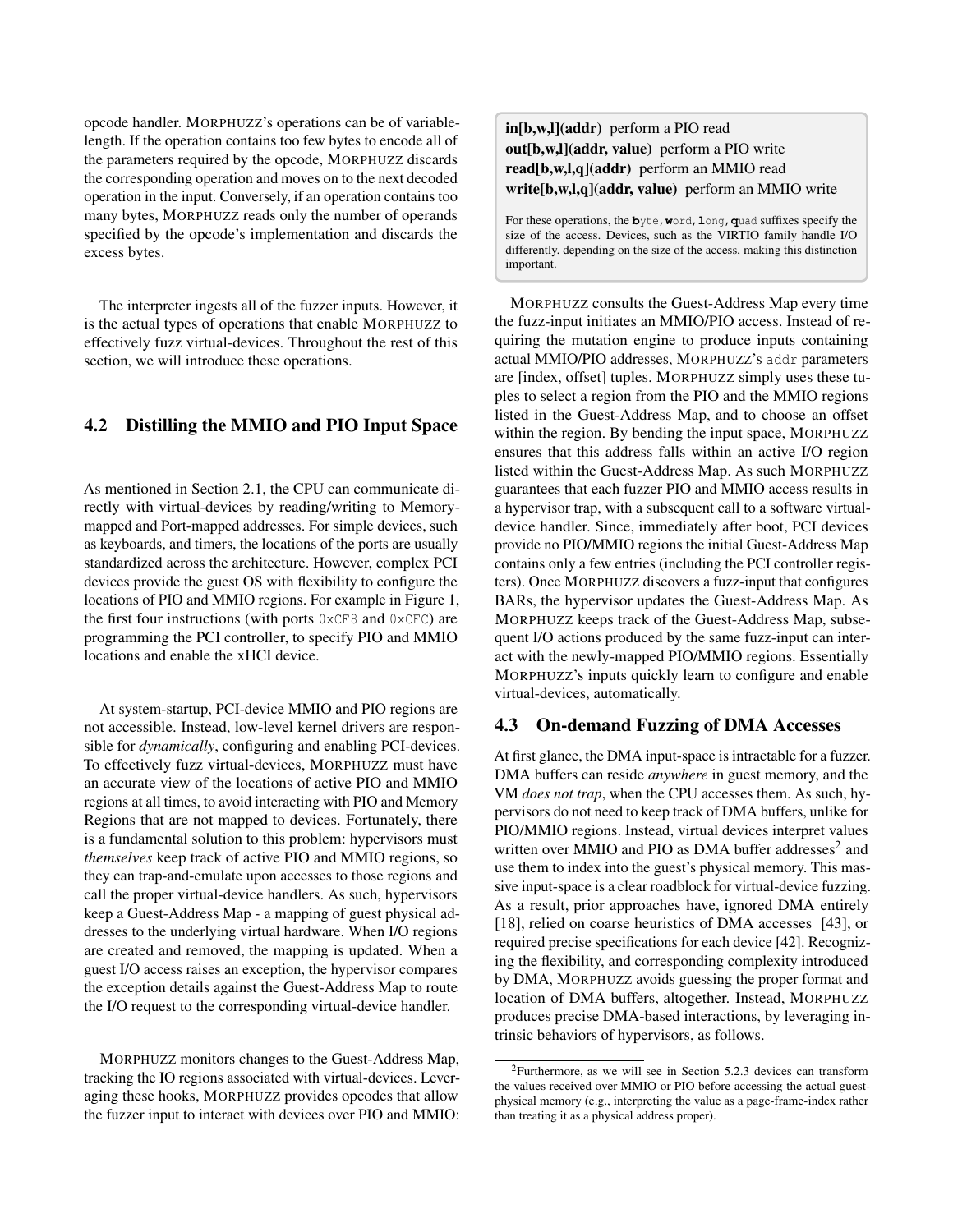When the vCPU provides a virtual device with a pointer to a DMA buffer over MMIO, or PIO, the hypervisor traps into the virtual-device code. As the implementation of the virtual device executes in the context of the hypervisor (i.e., in *hostvirtual memory*), the device code cannot simply dereference a pointer into *guest-physical memory*. Instead, the pointer must first be "translated" into the hypervisor's address space. To provide this "translation" functionality to virtual-devices, hypervisors expose a *DMA-access API*, which cross-references the address of the DMA access against the hypervisor's internal representation of the guest's memory.

Hence, the DMA-access API provides a lightweight and clear mechanism for fuzzing the data communicated over DMA channels. MORPHUZZ's interpreter implements two opcodes to fuzz DMA access. However, reflecting the deviceinitiated nature of DMA, these opcodes are simply used to prime MORPHUZZ with fuzzer-provided data in anticipation of future DMA accesses. These opcodes maintain a ring of patterns in MORPHUZZ's internal memory:

add\_dma\_pattern(offset, stride, pattern[]) Add a pattern to MORPHUZZ's DMA pattern-ring. clear dma patterns() Clear the pattern-ring.

To put these patterns to use, MORPHUZZ hooks all calls into the DMA-access API and populates the guest-memory corresponding to DMA regions with a repeating pattern from the pattern-ring, on-demand, for the device to read. Internally, each time MORPHUZZ hooks a DMA access and fills the corresponding memory with a pattern, it advances the patternring pointer, so that the next DMA access is filled with a different DMA pattern (if one is available). Patterns can be of arbitrary length to represent data of any complexity. However, MORPHUZZ's add\_dma\_pattern operation also enables even short patterns to encode interesting structures using the "offset" and "stride" parameters. When these parameters are specified, each time MORPHUZZ repeats the pattern, it increments the "offset-th" byte by "stride". This allows even short patterns to represent complex DMA data-structures, such as pointer-rings with many unique addresses<sup>[3](#page-7-0)</sup>.

Note that, as explained in Section [3.2,](#page-4-0) virtual-device implementations frequently impose stringent semantic constraints on the contents of DMA buffers (e.g., buffers must contain pointers to other *valid* buffers). As MORPHUZZ responds to DMA accesses on-demand, such nested accesses are transparently handled by the exact same mechanism. This on-demand operation is crucial and allows MORPHUZZ to reach the "deep" and nested code paths in virtual device implementations. Section [5](#page-9-0) provides quantitative evidence for this claim.

Through its awareness of the fundamental Guest-Address Map and DMA-access API, MORPHUZZ achieves a uniquelyprecise view of active PIO, MMIO and DMA regions.

## 4.4 Fuzzing QEMU

We focused on implementing MORPHUZZ for QEMU because QEMU is a popular open-source hypervisor, commonly used for cloud-applications. Due to its large number of virtual-devices, and their complexity, QEMU has been the primary benchmark used for evaluating prior works [\[18,](#page-14-7) [42,](#page-15-6) [43\]](#page-15-5). QEMU features a large selection of devices, ranging from legacy PC components, to models of complex network and storage controllers, and paravirtual VIRTIO interfaces.

MORPHUZZ' design calls for tapping into the Guest-Address Map and DMA-access API that are implemented in hypervisors. Locating the implementation of these APIs within QEMU is a simple task: QEMU provides developerdocumentation about the DMA-access API, and implements an mtree command that prints information about all currentlyconfigured regions in the Guest-Address Map.

### 4.4.1 Initializing QEMU

QMORPHUZZ is implemented as a build of QEMU augmented with additional code for interpreting fuzzer inputs, and a thin layer of hooks tapping into QEMU's Guest-Address Map and DMA-access API. For QMORPHUZZ we use libFuzzer as our fuzzing-backend. The interface between QMORPHUZZ and libFuzzer consists of an init() and an exec(input) function. This minimal init/exec interface is also supported by other fuzzers, such as AFL[++], and hongfuzz, making it straightforward to swap the fuzzingengine. init() is executed once, prior to fuzzing, and exec() invokes the opcode interpreter used to translate individual fuzzing inputs into sequences of I/O commands.

To initialize QEMU, QMORPHUZZ simply passes a userprovided set of command-line arguments to QEMU's main function. This is necessary as the virtual hardware available to VM's in QEMU is configured through command-line options. For example, adding -nic tap,model=ne2k\_pci to the command-line arguments, configures the VM to have a NE2000 network-interface card connected to the PCI bus, relying on a TAP-based network-backend. As QEMU initializes the VM, it registers I/O regions (such as the PCI controller ports) using its Guest-Address Map. QMORPHUZZ hooks registration and de-registration of I/O regions in the Guest-Address Map and keeps a record of them in an *I/O region vector*. QMORPHUZZ also configures QEMU with the *qtest* CPU backend. Instead of booting binary CPU code, *qtest* exposes a small text-based API that directly accesses memory and PIO (see Section [2.3](#page-3-1) for details). Once the VM is initialized and awaiting *qtest* commands, QMORPHUZZ passes control to libFuzzer, which begins its fuzzing loop.

### 4.4.2 Executing Inputs

For each input, libFuzzer calls the exec(input) callback, implemented by QMORPHUZZ. In its default configuration, QMORPHUZZ forks the process, to ensure that each input exe-

<span id="page-7-0"></span> ${}^{3}E.g.$  add dma pattern(1, 2, 10 01 00 00) expands out to 10**01**0000 10**03**0000 10**05** ...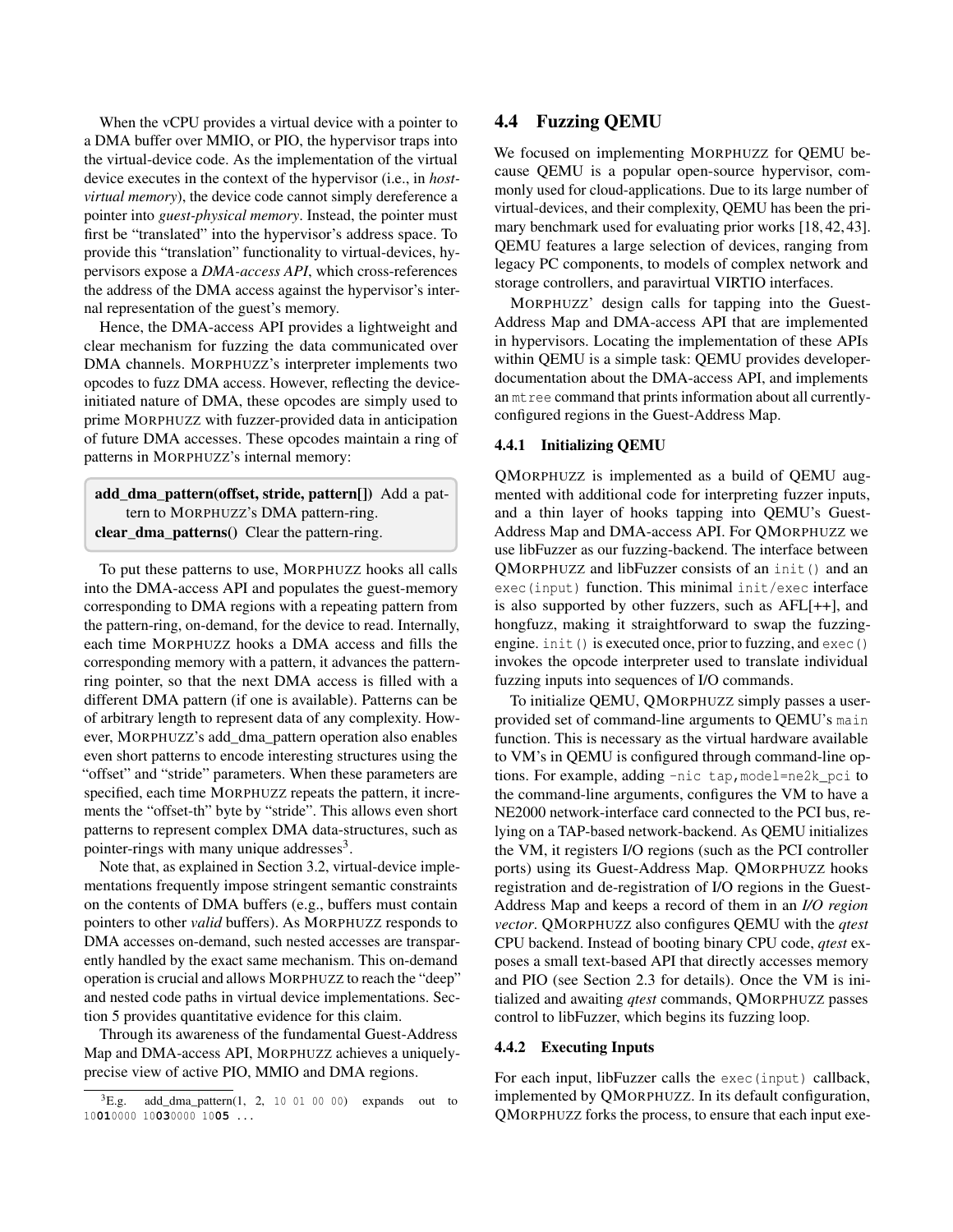cution is independent of all other executions. In Section [4.4.4,](#page-8-2) we describe alternatives to forking that we experimented with.

To produce complex I/O behavior, MORPHUZZ feeds each input into its interpreter (described in § [4.1\)](#page-5-3).

When MORPHUZZ's interpreter parses a PIO/MMIO operation, it issues the corresponding *qtest* instruction. In the case of the DMA-related instructions, there is no need to perform any immediate I/O operation; instead, QMORPHUZZ simply updates the internal ring of DMA-patterns.

As virtual-devices handle PIO/MMIO requests, they may invoke the DMA-access API to copy data to and from the VM's main memory, over DMA. QMORPHUZZ hooks to each of these API functions. When the virtual-device code invokes the DMA API to read data from guest-physical memory, QMORPHUZZ examines the location and size of the access, and fills the corresponding guest-physical memory with a pattern previously added to the DMA pattern-ring. Filling the memory is as simple as invoking the qtest\_memwrite API.

Once QMORPHUZZ finishes executing the commands specified by the fuzzer's input, it destroys the process. The parent process waits on the child to exit, and returns control to lib-Fuzzer. libFuzzer examines the coverage data collected during the child's execution and determines whether the input triggered new behaviors and should be added to the input corpus. Finally, libFuzzer's mutation engine generates a new input, calls exec(), and hence continues the fuzzing cycle.

### <span id="page-8-0"></span>4.4.3 "Unbending" Inputs

Reproducing crashes with MORPHUZZ is trivially possible by simply providing the same input to the opcode interpreter that led to the crash in the first place. However, virtual-device developers should not be forced to acquaint themselves with the fuzzer just to be able to reproduce a bug. That is, a selfcontained and stand-alone representation of a crashing input that is readily usable with a regular build of QEMU is strictly preferable. Since *qtest* is widely used by QEMU developers, MORPHUZZ "unbends" each crash into a standalone *qtest* reproducer. MORPHUZZ replays the crashing input through the opcode interpreter and logs the resulting linear sequence of MMIO/PIO and DMA-related device I/O commands, in the order they were issued. Since real VMs do not populate DMA buffers on-demand, MORPHUZZ annotates all I/O commands used to fulfill DMA accesses in the log, with a prefix. Then, MORPHUZZ simply re-arranges the logged I/O commands so that each command filling a DMA request precedes the direct PIO/MMIO command that triggered it. This process is illustrated at the bottom of Figure [2.](#page-5-1)

The result is a linear *qtest* API trace, which can be piped into a standard QEMU process to reproduce the crash. The *qtest* trace can be sent to virtual-device developers along with the command-line used to specify the connected virtual-devices, as a simple, self-contained, and straightforward way to reproduce crashes. Additionally, MOR-PHUZZ's automatically-generated reproducers have been used

as regression-tests, alongside manually-written test-cases.

We "unbend" all crashes, except double-fetches which are difficult to consistently reproduce without instrumentation. Due to their time-sensitivity, there is no straightforward way to automatically and reliably reproduce double-fetches in an unmodified hypervisor. However, the developer can still *reliably reproduce* crashes due to double-fetches with a build of MORPHUZZ and the crashing input.

### <span id="page-8-2"></span>4.4.4 Resetting State

Hypervisors are large, stateful, applications. For fuzzing such applications, it is important to roll-back the state-changes caused by a fuzz-input, prior to the next execution. Otherwise, the same input can lead to different program-behaviors (nondeterminism). MORPHUZZ is not tied to any particular method for resetting state. In practice, QMORPHUZZ supports resetting the hypervisor in between inputs by either rebooting the VM, VM-Snapshotting, or using process-level forking. While rebooting VMs and Snapshotting are often more performant than forking a large process, they require a correct implementation of those features to guarantee fuzzer stability. While many vital devices in QEMU have precise rebooting and snapshotting handlers, others have lacking implementations. Relying on incomplete snapshotting implementations exposes the fuzzer to the state leakage between individual inputs and, therefore, nondeterminism. As such, throughout our evaluation, we use MORPHUZZ in a process-level forking mode, to ensure consistent results. Note that MORPHUZZ's approach is compatible with emerging systems for full-system snapshot-based fuzzing, such as Agamotto, and Nyx [\[42,](#page-15-6) [48\]](#page-15-7).

#### 4.4.5 Implementation Complexity

In total, QMORPHUZZ consists of 714 lines of C/C++ code. Of these, 68 lines are changes to existing QEMU code. The rest implement QMORPHUZZ's init and exec functions. QMORPHUZZ is already integrated into QEMU's code-base and available upstream where it continuously fuzzes QEMU's virtual devices on Google's OSS-Fuzz.

### 4.5 Beyond QEMU

<span id="page-8-1"></span>We described in Sections [4.2](#page-6-0) and [4.3,](#page-6-1) that trap-and-emulate hypervisors implement a DMA-access API and Guest-Address Map. Interactions with guest memory are tightly coupled to the particular VM's configuration. As such, individual virtual-devices are obligated to use centralized APIs for interacting with the guest's address-spaces. Since calls to these APIs pervade virtual-devices, we were able to easily identify them for popular hypervisors. Table [2](#page-15-8) in the Appendix lists the DMA-access APIs for well-known hypervisors. MOR-PHUZZ's hooks are non-invasive, and can be implemented using an external debugger.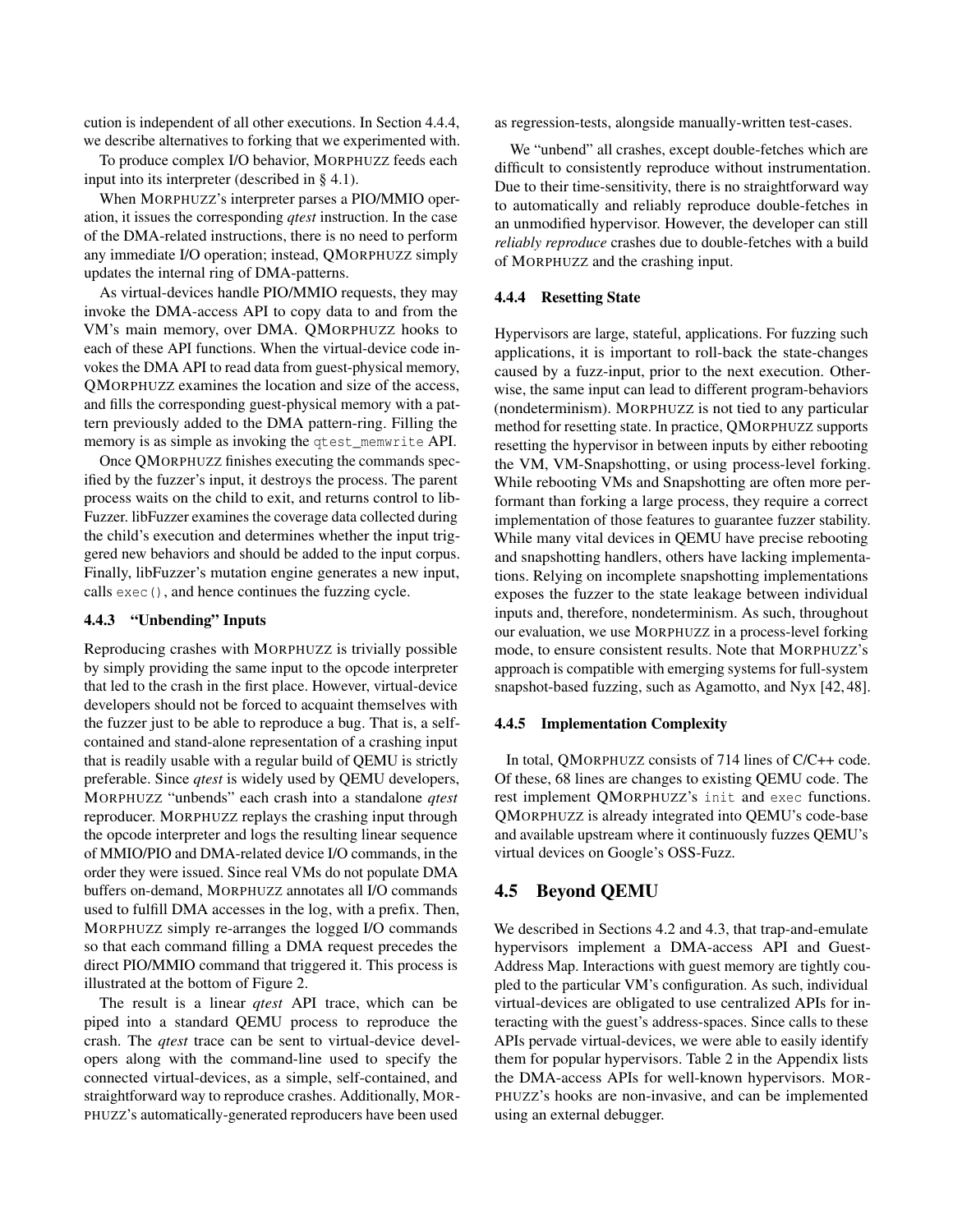### 4.5.1 Implementing MORPHUZZ for bhyve

Bhyve is a hypervisor shipped as part of FreeBSD. We ported MORPHUZZ to bhyve. In total, it took a researcher with no prior bhyve experience 4 hours to implement fuzzing with MORPHUZZ. Our implementation reuses the core fuzzing code from QMORPHUZZ. To tap into bhyve's Guest-Address Map and DMA-access API, we added a total of four lines of C code. Bhyve does not provide a testing framework so, we implemented an API mimicking QEMU's *qtest*, in 90 lines of C code. This API simply calls into the same functions that bhyve traps into upon MMIO and PIO accesses. In total, our implementation required 451 lines of code (including the 357 lines of fuzzing code copied directly from QMORPHUZZ). As bhyve does not have an upstream qtest-like interface, we unbend bhyve crashes into a standalone guest-kernel image (called ReprOS) which simply invokes the CPU instructions that correspond to the I/O operations that caused the crash.

### <span id="page-9-0"></span>5 Evaluation

We evaluate MORPHUZZ's fuzzing capabilities to answer the following research questions.

- RQ1 Can MORPHUZZ discover and reproduce bugs in virtual devices? (see § [5.2,](#page-9-1) § [5.2.1](#page-9-2) and Table [1\)](#page-11-0)
- RQ2 Is MORPHUZZ's implementation generic? Can MOR-PHUZZ be used to find crashes in multiple hypervisors, and architectures? (see § [5.2.2\)](#page-9-3)
- RQ3 How does MORPHUZZ's performance compare to the state-of-the-art hypervisor fuzzers? (see Table [1\)](#page-11-0)
- RQ4 How does QMORPHUZZ's choice to isolate each input (reset state) affect performance? (see § [5.4\)](#page-11-1)
- RQ5 Can MORPHUZZ stimulate complex DMA behaviors? (discussion in § [5.3](#page-11-0) and case studies in § [5.2.3\)](#page-10-0)

## 5.1 Experimental Setup

We performed our experiments in Debian 10 VMs on a university cluster. The underlying hosts were a mix of small (2 Xeon CPUs with 16 logical cores and 128 GB of RAM) and larger (2 Xeon CPUs with 28 logical cores and 384 GB of RAM) machines. We assigned two cores and 4gb of RAM to each VM. Our experiments were conducted against QEMU version 5.0, and bhyve 12.1 – the same versions used by recent related work. In addition to fuzzing all of the devices covered by prior work, we fuzzed VMs configured with DMA-heavy devices, such as USB controllers, and VIRTIO devices (almost twice as many QEMU devices as prior works).

<span id="page-9-1"></span>We dedicated each VM on the cluster to fuzzing a QE-MU/bhyve guest configured with each virtual-device in our evaluation set. Following standard practice, we ran the fuzzer with AddressSanitizer enabled and disabled (one fuzzing process each) [\[31\]](#page-14-12). ASAN instrumentation allows MORPHUZZ to detect more memory-corruption bugs, but adds considerable overhead (especially when forking).

### 5.2 Bug-finding

MORPHUZZ found *all*[4](#page-9-4) 16 QEMU and 28 bhyve bugs reported by Nyx. Furthermore, MORPHUZZ discovered 61 unique new Bugs in QEMU and 5 in bhyve, for a total of 110 bugs. We manually confirmed each new bug (Appendix [C](#page-17-0) lists all 66 *new* bugs). The final column in Table [1](#page-11-0) shows the devices for which QEMU found bugs. Notably, MORPHUZZ found new bugs for every single Block, Network, and USB controller fuzzed – all devices that are particularity DMA-intensive. In total, across the x86 QEMU and bhyve machines, MORPHUZZ found 7 use-after-free, 7 buffer-overflow, 8 stack-overflow, 8 segfaults, 3 resource-exhaustion, 29 abort issues, and 4 miscellaneous crashes.

### <span id="page-9-2"></span>5.2.1 Reproducing the Crashes

For each of these crashes, MORPHUZZ recorded the *qtest* commands produced by MORPHUZZ and "unbent" the traces, as explained in §. [4.4.3.](#page-8-0) The resulting order of commands in the *qtest* recording ensures that DMA buffers are filled *prior* to the command that triggers the DMA access.

We successfully reproduced the 61 QEMU bugs in an unmodified build of QEMU 5.0 by simply replaying the *qtest* recordings. For the 5 bhyve bugs found by MORPHUZZ, we converted each *qtest* recording into a separate build of ReprOS, which successfully reproduced all the bhyve bugs. Note that though the number of bugs found for bhyve is significantly lower than those found for QEMU, this is likely due to the fact that bhyve's codebase is less than 2% the size of QEMU. Including the bugs already reported by Nyx, MOR-PHUZZ found 33 bugs in bhyve. Furthermore Nyx relied of descriptions to fuzz the VIRTIO and USB devices in bhyve, whereas QMORPHUZZ had no such aids.

### <span id="page-9-3"></span>5.2.2 Strength of MORPHUZZ's generic design

As stated in Section [4,](#page-5-0) the core insights of bending the input space and fulfilling DMA requests on-demand are independent of any given hypervisor. Previously, we discussed our implementation and evaluation of MORPHUZZ for bhyve. To further illustrate the generic applicability of MORPHUZZ we performed cross-pollination experiments and assessed MOR-PHUZZ's applicability to architectures other than x86/x86-64.

Bugs in ARM Devices Without changing a single line of code, QMORPHUZZ can fuzz devices only available to VMs targeting a CPU architecture other than x86/x86-64. Specifically, MORPHUZZ found 5 bugs in ARM-specific devices. These bugs include a heap-use-after-free(write) on the ARM Global-Interrupt-Controller, included in all ARM QEMU VMs targeting the cloud. This bug was introduced over 13 years ago. Note that prior works that rely on custom-built operating systems to perform fuzzing (e.g., Hyper-Cube and

<span id="page-9-4"></span><sup>&</sup>lt;sup>4</sup>Though prior work did not release reproducers for the security bugs, we manually confirmed that MORPHUZZ found bugs matching the Nyx paper's bug descriptions (indicating the type of bug, and location in the source code)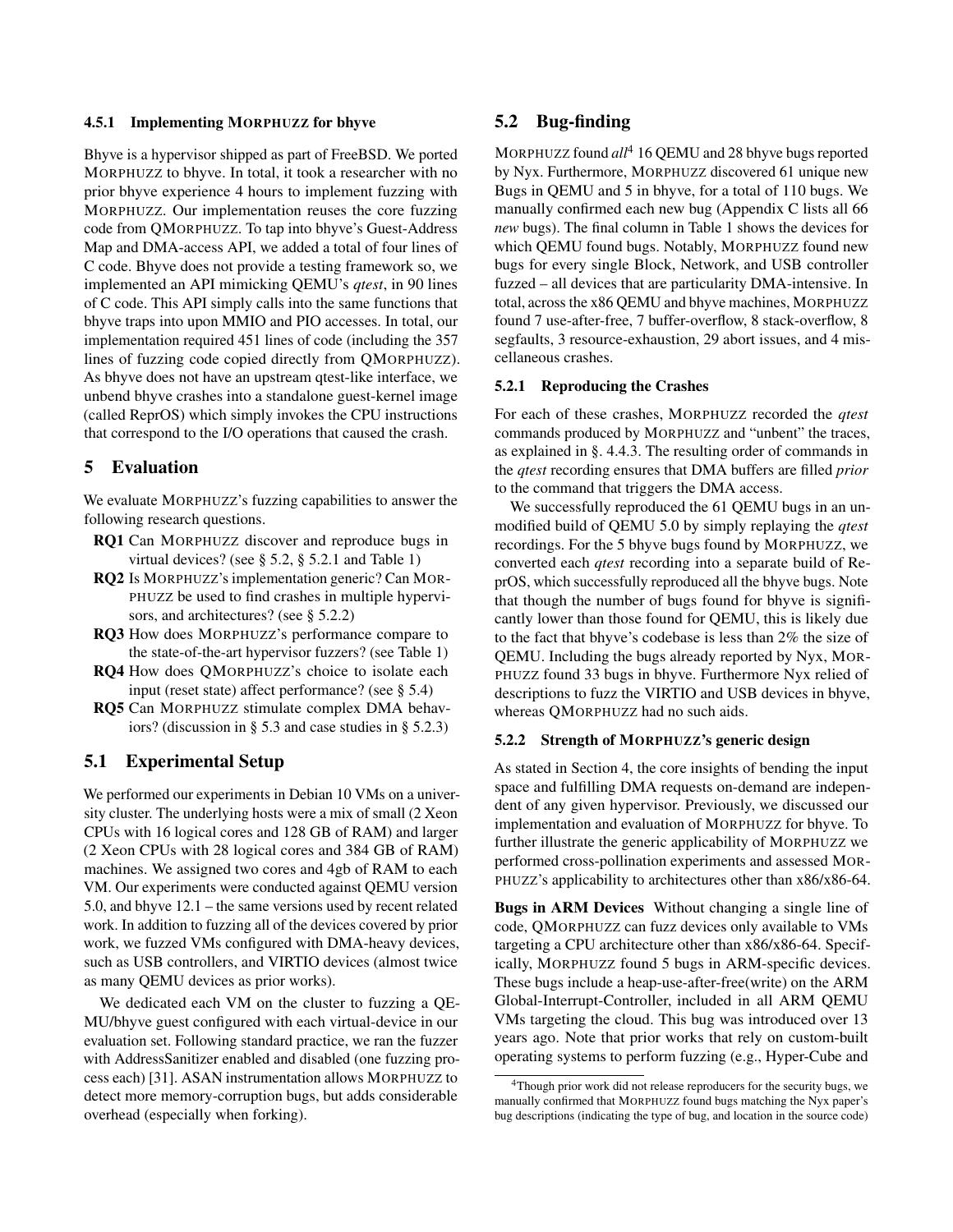Nyx) would require a re-implementation of the kernel before they can fuzz a different CPU architecture. Since ARM was outside of the scope of all prior works, to allow for a head-tohead comparison, we do not count the 5 ARM-specific QEMU bugs, when tallying the 110 bugs found by MORPHUZZ.

In summary, MORPHUZZ is highly successful at finding and reproducing bugs in virtual-devices (RQ1). Furthermore, MORPHUZZ's generic approach transparently applies across VM/CPU architectures and hypervisors (RQ2).

### <span id="page-10-0"></span>5.2.3 Case-Studies

In addition to the example in Section [3.2,](#page-4-0) here we showcase two bugs found by QMORPHUZZ. These bugs are representative of MORPHUZZ's focus on generically fuzzing the entire virtual-device PIO/MMIO and DMA input-space, while producing inputs that satisfy the complex semantic dependencies required by individual devices.

5.2.3.1 Double-fetch in PCNET The PCNET network adapter is emulated by hypervisors such as QEMU and VirtualBox, with drivers available for all major operating systems. The device accesses two ring-buffers over DMA (one each for sending/receiving packets). Each ring-buffer consists of a set of descriptors that contain pointers to the actual data along with a length field. Prior to sending a packet from the ring-buffer, PCNET checks that the descriptor's length fits alignment requirements. Instead of reading the entire descriptor, before checking the length, the virtual PCNET performs two DMA reads to access the same length data, creating a double-fetch issue. The fuzzer found inputs that leverage this issue to trigger a heap-overflow. Finding and reproducing this timing-sensitive crash would be nearly impossible, without MORPHUZZ's instrumentation of the DMA API.

5.2.3.2 Reentrancy Problem in virtio-gpu The virtiogpu is a paravirtual adapter designed to provide graphics support with optional hardware-acceleration. The virtio-gpu device relies on a set of "Virtqueues", accessed over DMA, to communicate with the guest. The virtio-gpu is designed with performance and reentrancy in mind, so it splits I/O jobs into lightweight "top-halves", and deferred "bottom-halves" that handle the bulk of the I/O processing. In theory, this approach can combat reentrancy issues, since the nested call into the device simply schedules a deferred bottom-half. In practice, it is difficult to consider all possible reentrancy cases. The fuzzer found inputs that provide a page-index to the virtiogpu device, via MMIO. The device uses this index to locate a virtqueue in the guest's memory via DMA. The fuzzer proceeds to notify the virtio-gpu of a new request waiting on the command virtqueue. The virtio-gpu schedules and executes the request in a deferred, asynchronous manner. The input provides an address for outputting the response for the I/O, but instead of specifying an address in RAM, the fuzzer provides a generic VIRTIO MMIO register which resets the device. Since the original I/O request still refers to some

global virtio-gpu data, this reset triggers a use-after-free. The device failed to consider the VIRTIO MMIO reset register when accounting for reentrancy. Even though Nyx relied on a manually-written VIRTIO spec, it did not find this crash. In fact, the Nyx paper reported no VIRTIO bugs found in QEMU.

When compared with prior works, MORPHUZZ' ability to reshape the input-space was essential for identifying the complex issues presented here (RQ5). Furthermore, as demonstrated by the re-entrancy issues found in virtio-gpu and xHCI (described in Section [3.2\)](#page-4-0), we observe another weakness of grammar-based approaches. While a detailed grammar has potential to reach some deep code-paths, it can overlook discrepancies between the specification (encoded in the grammar) and the actual virtual-device implementation. While Nyx' specifications have not been released, MORPHUZZ likely found a superset of the bugs reported by Nyx precisely because its inputs can encode complex, unspecified datastructures that would not be represented in a grammar.

## 5.3 Coverage

To gauge MORPHUZZ's capability to exercise device-code, we collected branch-coverage and compared MORPHUZZ's performance with prior-work. Table [1](#page-11-0) presents these comparative results. Since, at the time of writing, neither VDF, Hyper-Cube, nor Nyx have released fuzzer source-code, we had to rely on the numbers published in each paper for this comparison. Note that, VDF [\[18\]](#page-14-7) and Hyper-Cube [\[43\]](#page-15-5) presented coverage data for QEMU 2.2, a version released in 2014. Since then, QEMU's C code has more than doubled in size. The Nyx paper, by virtue of being by the same authors, provides Hyper-Cube coverage, updated for a 24-hour experiment over QEMU 5.0, so we present those numbers in Table [1,](#page-11-0) rather than those found in the original paper. Unfortunately, there is no up-to-date coverage data for VDF, so we provide the original numbers collected for QEMU 2.2.

To determine whether the coverage increase demonstrated by MORPHUZZ actually arises from it's approach to DMA, rather than some unrelated discrepancy, we performed identical experiments for two modified versions of MORPHUZZ. Essentially, as the source-code for prior systems is not public, we simulated their approaches to DMA within MORPHUZZ. We present the coverage results in Table [1.](#page-11-0) For the *No-DMA* experiment, we ran QMORPHUZZ with all of the DMA hooks disabled, to simulate a fuzzer that only interacts with devices over Port-IO and MMIO (such as VDF). The *Scratch-Buffer* experiment is identical to *No-DMA*, however, we filled the first 3 GB of the guest's RAM with bytes randomly generated from a seed, and added fuzzer opcodes that write pointers within this random buffer to the virtual device's PIO and MMIO ranges. As a result, the fuzzer has a high chance of providing devices with a pointer to randomized data that can be accessed over DMA. However, the actual randomized data is not controlled by the fuzzer's mutations; the fuzzer can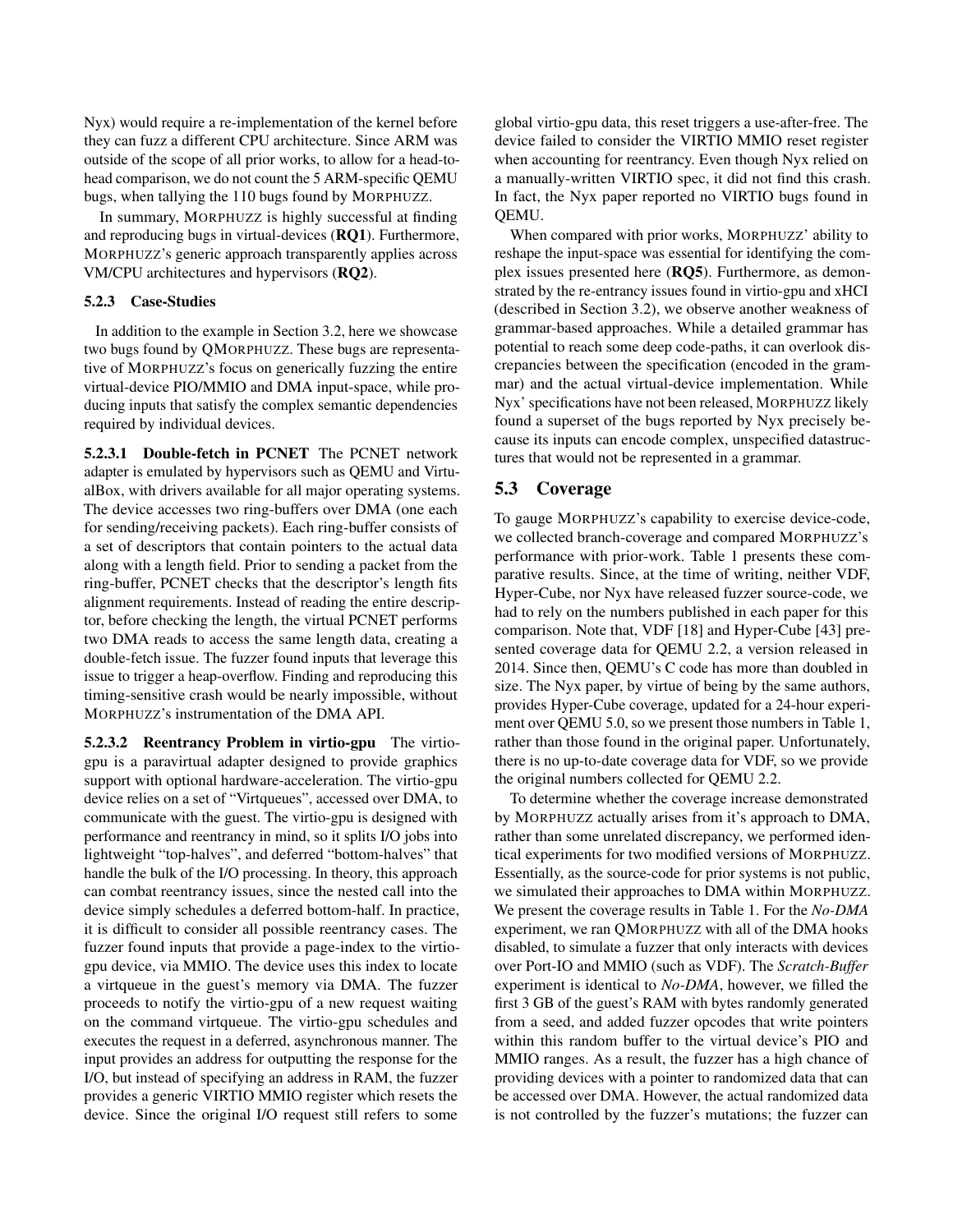<span id="page-11-0"></span>

|                                    | $VDF^{\ddagger}$ | Hyper-Cube <sup>+</sup> | $Nvx^{\ddagger}$      | No-DMA   | Scratch-Buffer    | <b>OMORPHUZZ</b>   |     |
|------------------------------------|------------------|-------------------------|-----------------------|----------|-------------------|--------------------|-----|
| Device                             | 25-65 Days       | 24 Hours                | 24 Hours              | 24 Hours | 24 Hours          | 24 Hours           | Bug |
| Source File                        | Cov.             | Cov.                    | Cov.                  | Cov.     | Cov.              | Cov.               |     |
| Audio                              |                  |                         |                       |          |                   |                    |     |
| ac97                               | 53.0%            | 100%                    | 98.92%                | 96.38%   | 96.38% (0.00)     | 96.38% (0.00)      |     |
| cs4231a                            | 56.0%            | 74.76%                  | 74.76%                | 92.20%   | 92.20% (0.00)     | 92.20% (0.00)      |     |
| es1370                             | 72.7%            | 91.38%                  | 91.38%                | 93.66%   | 93.66% (0.00)     | 93.66% (0.00)      | v   |
| intel-hda                          | 58.6%            | 79.17%                  | 78.33%                | 78.18%   | 79.10% (+0.92)    | $81.18\%$ (+2.08)  | v   |
| sb16                               | 81.0%            | 83.80%                  | 81.34%                | 86.88%   | 86.88% (0.00)     | 86.68% (-0.20)     | v   |
| <b>IBM PC</b>                      |                  |                         |                       |          |                   |                    |     |
| fdc                                | 70.5%            | 84.51%                  | 83.10%                | 85.43%   | $86.12\%$ (+0.69) | 88.19% (+2.07)     | v   |
| parallel                           | 42.9%            | 38.61%                  | 38.61%                | 38.61%   | 38.61% (0.00)     | 38.61% (0.00)      |     |
| serial                             | 44.6%            | 73.76%                  | 73.76%                | 73.76%   | 73.76% (0.00)     | 73.76% (0.00)      |     |
| Block                              |                  |                         |                       |          |                   |                    |     |
| ide/core                           | 27.5%            | 74.87%                  | 74.69%                | 72.32%   | 73.55% (+1.23)    | $78.63\%$ (+5.08)  | v   |
| ahci                               |                  |                         |                       | 55.62%   | 57.36% (+1.74)    | $80.86\%$ (+23.50) | v   |
| sdhci                              | 90.5%            | 81.15%                  | 88.93%                | 79.65%   | 80.55% (+0.90)    | $84.8\%$ (+4.25)   | v   |
| virtio-blk                         |                  |                         |                       | 52.12%   | 54.12% (+2.00)    | $68.51\%$ (+14.39) | v   |
| virtio-scsi                        |                  |                         |                       | 52.32%   | 55.80% (+3.48)    | 66.78% (+10.98)    | v   |
| megasas                            |                  |                         |                       | 26.41%   | $34.52\%$ (+8.11) | 88.41% (+53.89)    | v   |
| sd                                 |                  |                         |                       | 64.47%   | 66.43% (+1.96)    | $70.11\%$ (+3.68)  | v   |
| scsi-disk                          |                  |                         |                       | 62.36%   | $65.44\%$ (+3.08) | 74.09% (+8.65)     | v   |
| Network                            |                  |                         |                       |          |                   |                    |     |
| eepro100                           | 75.4%            | 83.82%                  | 83.82%                | 87.13%   | 87.13% (0.00)     | $89.26\%$ (+2.13)  | v   |
| e1000                              | 81.6%            | 66.08%                  | 54.55%                | 65.77%   | $66.14\%$ (+0.37) | 89.23% (+23.09)    | v   |
| e1000e core                        |                  |                         |                       | 75.24%   | 75.84% (+0.60)    | 90.54% (+14.70)    | v   |
| ne2000                             | 71.7%            | 71.89%                  | 71.89%                | 82.95%   | 83.47% (+0.52)    | 98.71% (+15.24)    | v   |
| pcnet                              | 36.1%            | 78.71%                  | 89.49%                | 71.38%   | 72.72% (+1.34)    | $96.35\%$ (+23.63) | v   |
| rt18139                            | 63.0%            | 74.68%                  | 79.28%                | 81.78%   | 84.92% (+3.14)    | $94.01\%$ (+9.09)  | v   |
| vmxnet3                            |                  |                         |                       | 45.37%   | 47.63% (+2.26)    | $63.89\%$ (+16.26) | v   |
| virtio-net                         |                  |                         |                       | 50.67%   | 51.58% (+0.91)    | $60.23\%$ (+8.65)  | v   |
| Graphics                           |                  |                         |                       |          |                   |                    |     |
| virtio-gpu                         |                  |                         |                       | 37.64%   | 39.11% (+1.47)    | 70.40% (+31.29)    | v   |
| cirrus_vga                         |                  |                         |                       | 90.55%   | $90.56\%$ (+0.01) | $90.55\%$ (-0.01)  | v   |
| <b>USB</b>                         |                  |                         |                       |          |                   |                    |     |
| hcd-ehci                           |                  |                         |                       | 49.28%   | 58.09% (+8.81)    | 78.94% (+20.85)    | v   |
| hcd-xhci                           |                  | 64.40%                  | $87.7\%$ <sup>†</sup> | 60.72%   | $62.10\%$ (+1.38) | $90.52\%$ (+28.42) | v   |
| <b>ARM</b>                         |                  |                         |                       |          |                   |                    |     |
| arm gic                            |                  |                         |                       | 67.94%   | 67.94% (0.00)     | 67.94% (0.00)      | v   |
| smc91c111                          |                  |                         |                       | 92.14%   | 92.14% (0.00)     | 92.14% (0.00)      | v   |
| xgmac                              |                  |                         |                       | 56.00%   | $64.50\%$ (+8.50) | 94.40% (+29.90)    |     |
| bhyve                              |                  |                         |                       |          |                   |                    |     |
| pci xhci                           |                  |                         |                       | 48.18%   | $50.35\%$ (+2.17) | 71.32% (+20.97)    | v   |
| virtio block                       |                  |                         |                       | 54.60%   | $62.31\%$ (+7.71) | 74.36% (+12.05)    | v   |
|                                    |                  |                         | 78.16%                |          |                   |                    |     |
| Average (Nyx devices) <sup>§</sup> | 61.67%           | 76.35%                  |                       | 77.93%   | 78.58%            | 85.76%             |     |
| <b>Average (All devices)</b>       |                  |                         |                       | 67.51%   | 69.42%            | 81.08%             |     |

Table 1: QMORPHUZZ Coverage results side-by-side with results reported by prior work. Empty cells indicate that prior work did not include the corresponding device in its evaluation. In parentheses, we indicate the increase in coverage over the previous column. The final column indicates whether we found bugs, for each device.

\*Numbers for Hyper-Cube are taken from the Nyx paper, since the original paper only presents data for 10-minute experiments, while Nyx provides data for 24-hour periods, which matches our experiments.

‡Source is not available. The numbers are copied from the respective papers. †Nyx relied on a manually-written specification to achieve this coverage §For this row, we provide the average over 15 VDF devices. The rest of the columns represent averages over the 16 devices evaluated in Nyx [\[42\]](#page-15-6).

only point the virtual-devices with different offsets within the randomized buffer. This functions similarily to the approach described in Hyper-Cube and Nyx (without virtual-device descriptions). Note that though these experiment employ the strategies for fuzzing DMA described in prior works, the actual implementation details (such choice of fuzzing engine, use of a guest OS, PIO/MMIO range enumeration) differ.

QMORPHUZZ achieves equal or higher coverage for most (13/16) of the devices tested in prior work. Notably, MOR-PHUZZ, achieved higher coverage over the DMA-intensive xHCI controller than Nyx, despite the manually-written spec necessary for Nyx. Additionally, for 24/33 configurations, QMORPHUZZ outperformed the *Scratch-Buffer* and *No-DMA* configurations which mimic the DMA approaches of prior works. Manually examining the code of the remaining 9 devices, we confirmed that none of them are controlled by DMA data. As the configurations are identical to QMORPHUZZ

except for the DMA strategy, it is clear that MORPHUZZ's increased coverage and bug-finding capability is primarily due its treatment of DMA as a first-class I/O transport.

MORPHUZZ performed especially well for devices with complex DMA-interactions, such as block and networkdevices. Prior work achieved matching or higher coverage than MORPHUZZ for four legacy devices and devices with low DMA complexity. Interestingly, though MORPHUZZ achieves less coverage over the SDHCI device, we found long-standing SDHCI issues, that were not reported by prior works.

We manually sampled the code that MORPHUZZ did not cover. We found that coverage is limited for devices that contain code which is executed only when certain commandline options are configured. For example, the virtio-net device provides 69 configurable options on the command line; a large part of the code in the virtio-net.c file is only accessible, when the corresponding set of options is configured. Additionally we found that many virtual devices dedicate a sizable amount of code for hot-plugging and live-migration support, which cannot be reached by interacting with virtual-devices from a VM. Instead these functions are only reachable from the hypervisor, and hence are out of scope for our threat model.

In summary, MORPHUZZ found a superset of the bugs reported by prior works that target virtual device implementations. Importantly, MORPHUZZ achieved significantly higher coverage for complex devices that required the fuzzer to perform PCI configuration, PIO, MMIO and multiple layers of DMA communication to reproduce a single crash. MOR-PHUZZ's ability to effectively fuzz devices across all of these modes of I/O, without seeds or specifications, is unparalleled by prior approaches (RQ3).

## <span id="page-11-1"></span>5.4 Throughput

We measured MORPHUZZ's performance in terms of qtest instructions/second. QMORPHUZZ's *qtest* instructions are guaranteed to interact with address ranges associated with virtual devices (through PIO and MMIO) or DMA buffers read by these devices. We ran the fuzzer for 10 minutes on a single core and calculated the number of *qtest* instructions executed per second in three configurations. We found that in the standard configuration, QMORPHUZZ executes 4,170 *qtest* instructions per second. Additionally, we experimented with other state-resetting mechanisms, and found that though they improve throughput, though, usually, at the cost of stability(RQ4). We provide further details in Appendix [B.](#page-15-9)

MORPHUZZ's reports have already led to 22 issues fixed in QEMU (9 of these have been assigned CVEs). In fact, MORPHUZZ had the second-most report credits in QEMU's 5.2 release (the first spot is held by an automated system that reports errors encountered during compilation and unittesting). MORPHUZZ has, since, been deployed on OSS-Fuzz, where it has found and reported additional bugs. In total, QMORPHUZZ has found 81 QEMU bugs on OSS-Fuzz, that are in various stages of triage. The QEMU repository docu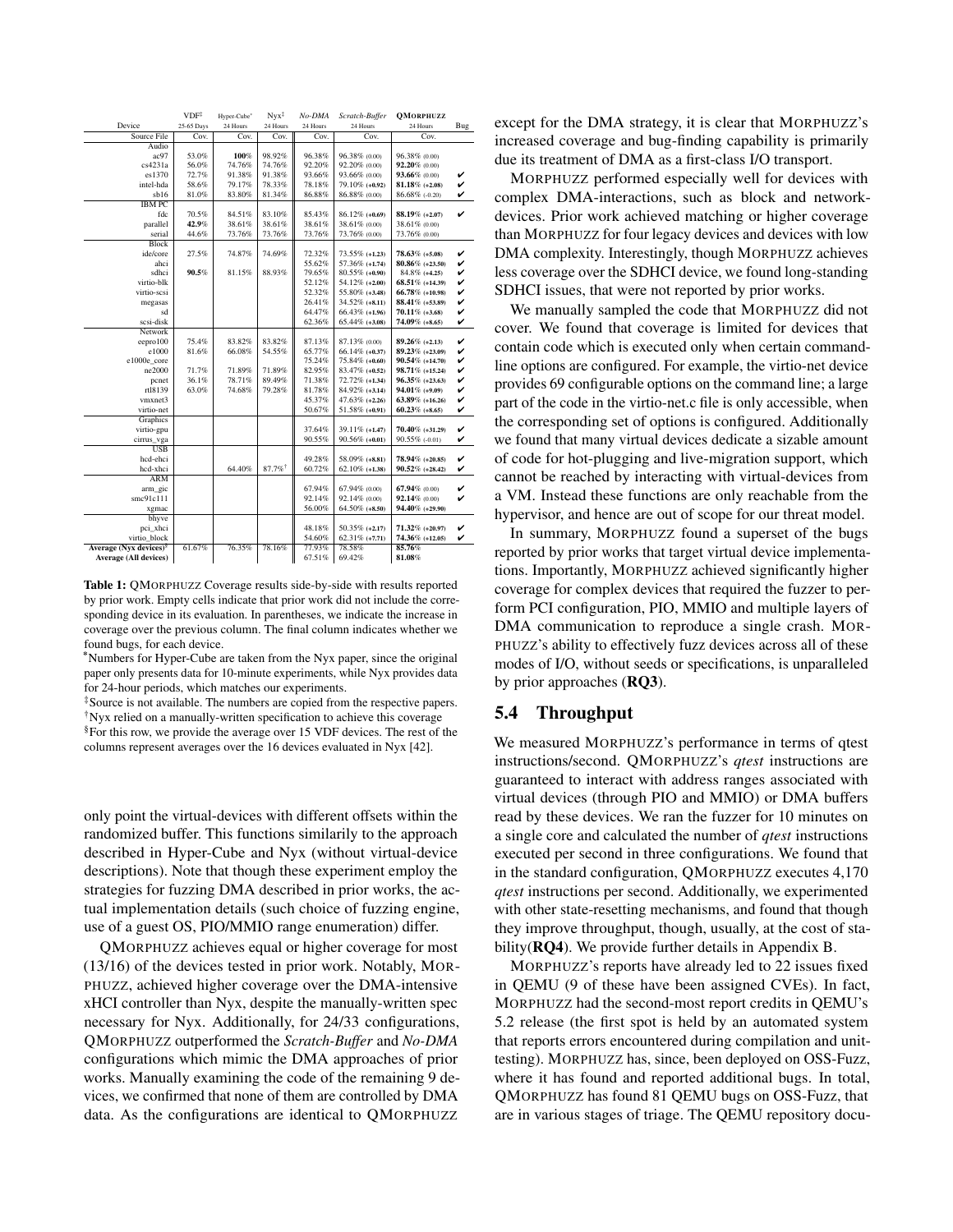ments the trivial steps for configuring QMORPHUZZ to fuzz additional virtual-devices, on OSS-Fuzz.

### 6 Discussion

Despite QMORPHUZZ's positive results, we briefly discuss limitations and avenues of further improvement.

Hypervisor Configurations. MORPHUZZ fuzzes a given "hardware"-configuration of a VM. Our current implementation aggregates a set of virtual-device configurations by executing QEMU's test suite. However, these tests do not elicit the complete spectrum of viable QEMU configurations (such as the 78 virtio-net options). We found that certain devices were not configured by any of the test cases, and other devices had certain features disabled. A dedicated analysis (e.g., over QEMU's command line parser) could enrich the available set of configurations and directly benefit QMORPHUZZ.

Independent Virtual-Devices. With KVM, users can complement QEMU's virtual-devices, with kernel-modules. For example, vhost-net is a host-kernel-driver that accelerates the virtio-net device by avoiding expensive context-switches to user-space QEMU that occur each time the guest accesses a virtual-device. In the future, for security purposes, hypervisors may run virtual-devices in isolated processes. MORPHUZZ relies on libFuzzer, which is designed to collect coverage of a single user-space process. As these approaches gain traction, they will open new opportunities for virtual-device fuzzers.

Reproducing Double-Fetches As we mentioned in Section [4.4.3,](#page-8-0) MORPHUZZ does not "unbend" double-fetch bugs into standalone reproducers. That is, though double-fetches can be consistently reproduced in an instrumented version of the hypervisor, we have no reliable way to automatically re-create them in an unmodified build. The underlying reason for this is that with MORPHUZZ's hooks, DMA becomes a synchronous operation from the fuzzer's point of view - the fuzzer does not have to race against the device to overwrite guest memory since the DMA access is effectively paused until the fuzzer's hooking code returns. Once the fuzzer and the hooks are removed, we are faced with the DMA's natural asynchronicity. In the future, it may be possible to use a bruteforce approach, or instrumentation such as ThreadSanitizer to consistently reproduce double-fetches in hypervisors.

## 7 Related Work

Since its appearance in the '80s, fuzzing has gained widespread attention in the academic community. A major catalyst reviving interest, was the release of the American Fuzzy Lop (AFL) [\[57\]](#page-15-4) fuzzer, which popularized, coverageguided, fuzzing for a wide range of software. Researchers have focused on improving fuzzing performance, with advancements in input scheduling [\[24,](#page-14-3) [41,](#page-14-13) [52\]](#page-15-10), mutation algorithms [\[4,](#page-13-6)[30,](#page-14-5)[40\]](#page-14-14), and input feedback [\[1,](#page-13-7)[16](#page-14-15)[,59\]](#page-15-11). Other systems focus on applying concolic execution [\[25,](#page-14-16)[26,](#page-14-17)[56\]](#page-15-12) to overcome roadblocks, such as comparisons against "magic constants", and checksums [\[35\]](#page-14-18). Fuzzers such as AFL with laf-intel [\[27\]](#page-14-19)

and libFuzzer [\[46\]](#page-15-13) have applied source-code instrumentation to identify comparisons against magic bytes and produce inputs that can pass them. Other works have adapted fuzzers to complex targets such as code-interpreters [\[17,](#page-14-20)[21,](#page-14-21)[50,](#page-15-2)[55\]](#page-15-14), compilers [\[5,](#page-13-8) [28,](#page-14-22) [29\]](#page-14-4), and network-protocols [\[2,](#page-13-9) [12,](#page-13-2) [15\]](#page-13-3). Operating system kernels have received widespread attention within the academic community, with systems purpose-built for kerneldrivers [\[6\]](#page-13-10), kernel race-conditions [\[23\]](#page-14-2), file-systems [\[54\]](#page-15-3), and the system-call interface [\[13,](#page-13-11) [19,](#page-14-1) [44\]](#page-15-1). Other works, such as Periscope [\[47\]](#page-15-15) examine MMIO and DMA communication between a kernel and peripherals to identify vulnerabilities in a kernel exposed to a compromised device. Periscope, operates from a different viewpoint that MORPHUZZ, by reacting to DMA activity initiated by guest drivers running within Linux. Unlike Periscope, MORPHUZZ constructs entire device "converstations", starting with PCI configuration and continuing with DMA buffer-setup, and PIO/MMIO activity. This allows MORPHUZZ to exercise code paths, that wellbehaved guest-drivers would never touch. Similarly, VIA [\[20\]](#page-14-23) fuzzes OS-drivers to identify bugs that could compromise of security-guarantees in a confidential-computing environment, where virtual-device code is not trusted. Works have also applied static [\[51,](#page-15-16) [53\]](#page-15-17) and dynamic [\[45\]](#page-15-18) techniques to detect and analyze double-fetch issues in software.

Most related to our work, others have identified that virtual devices pose many of the same challenges for fuzzers as kernel system-calls and drivers. IOFuzz [\[32\]](#page-14-6) finds bugs in virtual devices, by writing random values to port-mapped IO. VDF [\[18\]](#page-14-7) collects MMIO and PIO traces, and uses these traces as seeds for coverage-guided fuzzing. VDF does not fuzz DMA traffic or fully reset state between input executions. Hyper-Cube [\[43\]](#page-15-5) and Nyx [\[42\]](#page-15-6) are state of the art virtual device fuzzers, based on a custom-built guest operating system. Hyper-Cube uses PCI enumeration to identify IO ranges mapped to virtual devices and sets up a single scratch buffer which it uses to trigger DMA activity, by writing addresses within the scratch buffer to MMIO and PIO ranges. These properties make Hyper-Cube portable to various hypervisors supporting x86, but limit Hyper-Cube on virtual-devices which rely on magic constants, and, importantly, DMA semantics. Nyx augments Hyper-Cube, by using a full-system snapshotting and hardware-assisted coverage framework. To fuzz complex DMA devices, Nyx requires a manually-written specification. Unlike Nyx, MORPHUZZ reshapes the virtual-device input-space in response to feedback collected from fundamental hypervisor APIs. This allows MORPHUZZ to achieve high coverage over complex devices without specifications or seed-inputs and intrinsically enables MORPHUZZ to generate device interactions that lie outside the manually-crafted specification. Concurrently and independently, V-Shuttle [\[34\]](#page-14-24) developed a method to fuzz the DMA input-space in a targetted fashion, by replacing DMA access calls with reads from a file generated by AFL. Notably, V-Shuttle performs a static-analysis to annotate DMA accesses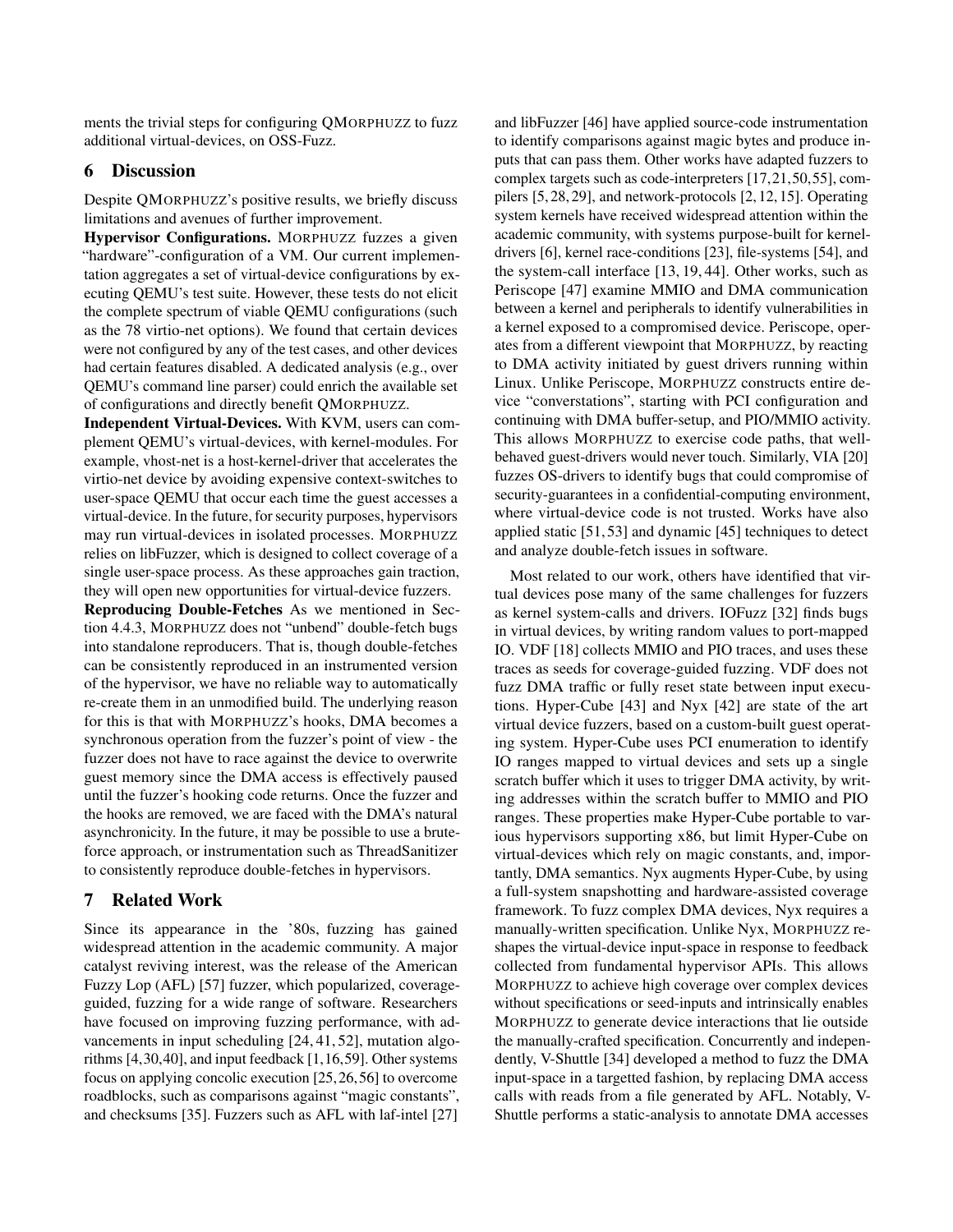and treats and fuzzes each one using a separate fuzzer mutator. Unlike V-Shuttle, MORPHUZZ does not require any preliminarty analysis or manual work to convert crashes into reproducers.

In an industrial setting, there has been work to fuzz virtual devices [\[49\]](#page-15-19) using a minimal OS connected to AFL. MOR-PHUZZ builds upon the lessons of prior-works to present the first design that can fuzz arbitrary device across all major modes of I/O.

## 8 Conclusion

MORPHUZZ is the first generic and coverage-guided fuzzer capable of interacting with virtual devices that implement complex DMA interactions. To this end, MORPHUZZ leverages insights from hypervisor design (e.g., inferring IO ranges from Guest-Address Maps) and adds support for on-demand DMA buffer identification and provision thereof. MORPHUZZ features an opcode interpreter that leverages the hypervisor's APIs to directly communicate with virtual devices, obviating the need for a custom-built guest OS. The evaluation of our QMORPHUZZ prototype shows that it is highly performant reaching an average 81% branch coverage over 33 virtual device implementations. QMORPHUZZ is particularly successful when analyzing devices that rely on complex DMA interactions. The system identified 66 new and unique crashing bugs, which we reported upstream. MORPHUZZ is already included in QEMU's code-base where it continually fuzzes virtual device implementations via OSS-Fuzz.

## Acknowledgements

We would like to thank our anonymous reviewers for their insightful comments and feedback. Additionally, we are pleased to acknowledge Darren Kenny, Paolo Bonzini, Philippe Mathieu-Daudé, Qiuhao Li, Thomas Huth, and the rest of the QEMU community for their help with upstreaming and maintaining the fuzzer. We acknowledge that the computational work reported in this paper was performed on the Shared Computing Cluster, administered by Boston University's Research Computing Services. This material is based upon work supported by the NSF under award number CNS-1942793.

### References

- <span id="page-13-7"></span>[1] Cornelius Aschermann, Sergej Schumilo, Ali Abbasi, and Thorsten Holz. IJON: Exploring Deep State Spaces via Fuzzing. In *Proceedings of the IEEE Symposium on Security and Privacy (Oakland)*, San Francisco, CA, May 2020.
- <span id="page-13-9"></span>[2] Greg Banks, Marco Cova, Viktoria Felmetsger, Kevin Almeroth, Richard Kemmerer, and Giovanni Vigna. SNOOZE: Toward a Stateful NetwOrk prOtocol fuzZEr. In *Proceedings of the International Conference on Information Security (ISC)*, Samos, Greece, 2006.
- <span id="page-13-1"></span>[3] William Blair, Sajjad Arshad, Andrea Mambretti, Michael Weissbacher, Engin Kirda, William Robertson, and Manuel Egele. HotFuzz: Discovering Algorithmic Denial-of-Service Vulnerabilities Through Guided Micro-Fuzzing. In *Proceedings of Network and Distributed Systems Security Symposium (NDSS)*, San Diego, CA, Feb. 2020.
- <span id="page-13-6"></span>[4] Sang Kil Cha, Maverick Woo, and David Brumley. Program-adaptive mutational fuzzing. In *Proceedings of the IEEE Symposium on Security and Privacy (Oakland)*, San Jose, CA, 2015.
- <span id="page-13-8"></span>[5] Yang Chen, Alex Groce, Chaoqiang Zhang, Weng-Keen Wong, Xiaoli Fern, Eric Eide, and John Regehr. Taming compiler fuzzers. In *Proceedings of the ACM SIGPLAN Conference on Programming Language Design and Implementation (PLDI)*, Seattle, WA, 2013.
- <span id="page-13-10"></span>[6] Jake Corina, Aravind Machiry, Christopher Salls, Yan Shoshitaishvili, Shuang Hao, Christopher Kruegel, and Giovanni Vigna. Difuze: Interface aware fuzzing for kernel drivers. In *Proceedings of the ACM SIGSAC Conference on Computer and Communications Security (CCS)*, Dallas, TX, 2017.
- <span id="page-13-4"></span>[7] Cve-2017-7539. [https://www](https://www.cvedetails.com/cve/CVE-2017-7539/).cvedetails.com/cve/ [CVE-2017-7539/](https://www.cvedetails.com/cve/CVE-2017-7539/), 2017.
- [8] Cve-2019-15890. [https://www](https://www.cvedetails.com/cve/CVE-2019-15890/).cvedetails.com/ [cve/CVE-2019-15890/](https://www.cvedetails.com/cve/CVE-2019-15890/), 2019.
- [9] Cve-2019-6778. [https://www](https://www.cvedetails.com/cve/CVE-2019-16778/).cvedetails.com/cve/ [CVE-2019-16778/](https://www.cvedetails.com/cve/CVE-2019-16778/), 2019.
- [10] Cve-2019-9824. [https://www](https://www.cvedetails.com/cve/CVE-2019-9824/).cvedetails.com/cve/ [CVE-2019-9824/](https://www.cvedetails.com/cve/CVE-2019-9824/), 2019.
- <span id="page-13-5"></span>[11] Cve-2021-20221. [https://bugs](https://bugs.launchpad.net/qemu/+bug/1914353).launchpad.net/ [qemu/+bug/1914353](https://bugs.launchpad.net/qemu/+bug/1914353), 2021.
- <span id="page-13-2"></span>[12] Joeri De Ruiter and Erik Poll. Protocol State Fuzzing of TLS Implementations. In *Proceedings of the USENIX Security Symposium*, Washington, DC, 2015.
- <span id="page-13-11"></span>[13] Bernhard Garn and Dimitris E Simos. Eris: A tool for combinatorial testing of the Linux system call interface. In *Proceedings of the IEEE International Conference on Software Testing, Verification and Validation Workshops (ICSTW)*, Cleveland, OH, 2014.
- <span id="page-13-0"></span>[14] Jason Geffner. Virtualized environment neglected operations manipulation (VENOM). [https://](https://www.crowdstrike.com/venom/) www.[crowdstrike](https://www.crowdstrike.com/venom/).com/venom/, 2015.
- <span id="page-13-3"></span>[15] Serge Gorbunov and Arnold Rosenbloom. Autofuzz: Automated network protocol fuzzing framework. *International Journal of Computer Science and Network Security*, 10(8):239, 2010.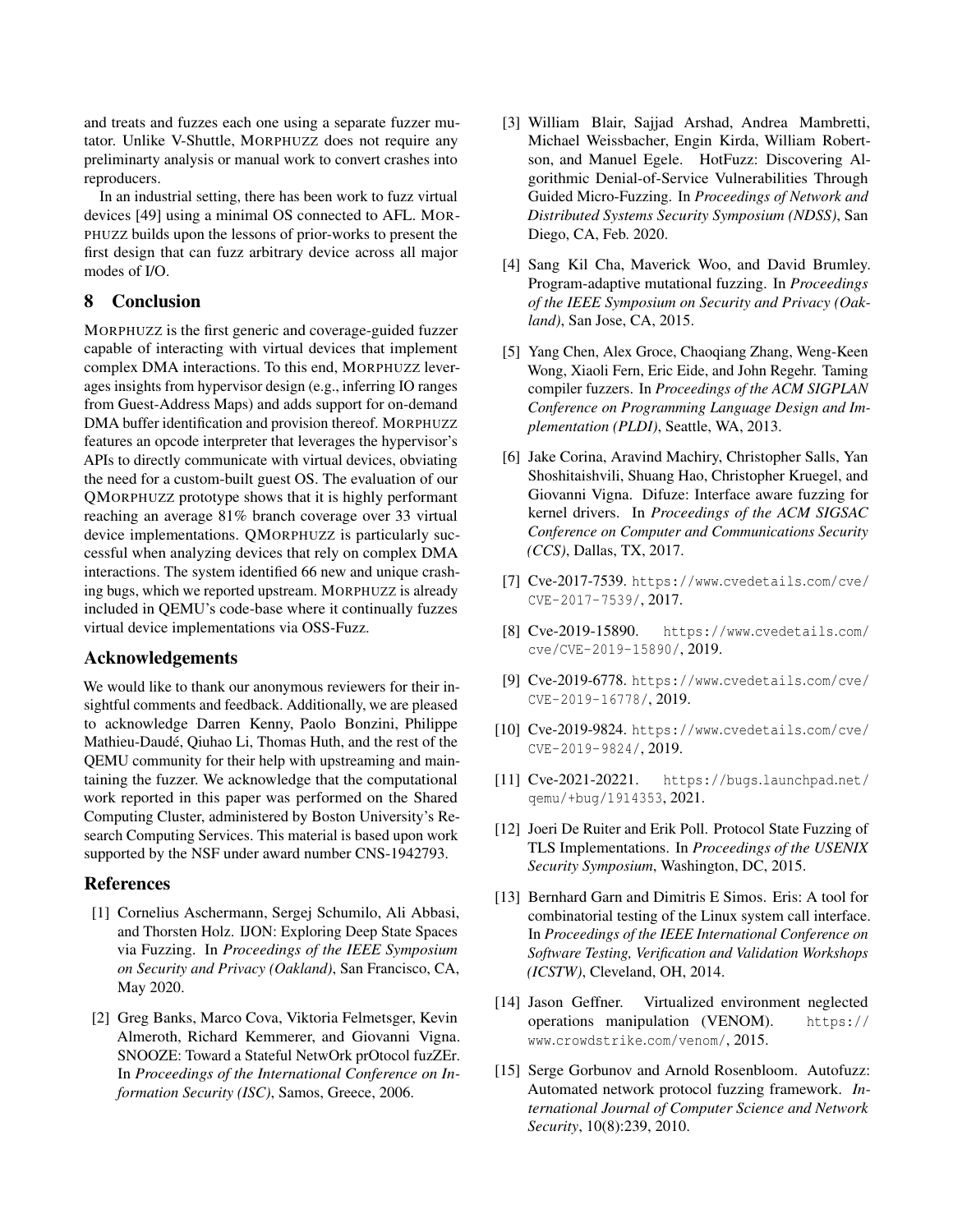- <span id="page-14-15"></span>[16] Istvan Haller, Asia Slowinska, Matthias Neugschwandtner, and Herbert Bos. Dowsing for Overflows: A Guided Fuzzer to Find Buffer Boundary Violations. In *Proceedings of the USENIX Security Symposium*, Washington, DC, 2013.
- <span id="page-14-20"></span>[17] HyungSeok Han, DongHyeon Oh, and Sang Kil Cha. CodeAlchemist: Semantics-Aware Code Generation to Find Vulnerabilities in JavaScript Engines. In *Proceedings of Network and Distributed Systems Security Symposium (NDSS)*, San Diego, CA, 2019.
- <span id="page-14-7"></span>[18] Andrew Henderson, Heng Yin, Guang Jin, Hao Han, and Hongmei Deng. VDF: Targeted evolutionary fuzz testing of virtual devices. In *Proceedings of the International Symposium on Research in Attacks, Intrusions, and Defenses (RAID)*, Atlanta, GA, 2017.
- <span id="page-14-1"></span>[19] Jesse Hertz and Tim Newsham. Triforceafl. [https:](https://github.com/nccgroup/TriforceAFL) //github.[com/nccgroup/TriforceAFL](https://github.com/nccgroup/TriforceAFL), 2017.
- <span id="page-14-23"></span>[20] Felicitas Hetzelt, Martin Radev, Robert Buhren, Mathias Morbitzer, and Jean-Pierre Seifert. Via: Analyzing device interfaces of protected virtual machines. In *Proceedings of the ACM SIGSAC Conference on Computer and Communications Security (CCS)*, 2021.
- <span id="page-14-21"></span>[21] Christian Holler, Kim Herzig, and Andreas Zeller. Fuzzing with code fragments. In *Proceedings of the USENIX Security Symposium*, Bellevue, WA, 2012.
- <span id="page-14-11"></span>[22] How To Split A Fuzzer-Generated Input Into Several. https://github.[com/google/fuzzing/blob/](https://github.com/google/fuzzing/blob/master/docs/split-inputs.md) [master/docs/split-inputs](https://github.com/google/fuzzing/blob/master/docs/split-inputs.md).md.
- <span id="page-14-2"></span>[23] Dae R Jeong, Kyungtae Kim, Basavesh Shivakumar, Byoungyoung Lee, and Insik Shin. Razzer: Finding kernel race bugs through fuzzing. In *Proceedings of the IEEE Symposium on Security and Privacy (Oakland)*, San Francisco, CA, 2019.
- <span id="page-14-3"></span>[24] Siddharth Karamcheti, Gideon Mann, and David Rosenberg. Adaptive grey-box fuzz-testing with thompson sampling. In *Proceedings of the ACM Workshop on Artificial Intelligence and Security*, Toronto, Canada, 2018.
- <span id="page-14-16"></span>[25] Su Yong Kim, Sungdeok Cha, and Doo-Hwan Bae. Automatic and lightweight grammar generation for fuzz testing. *Computers & Security*, 36:1–11, 2013.
- <span id="page-14-17"></span>[26] Su Yong Kim, Sangho Lee, Insu Yun, Wen Xu, Byoungyoung Lee, Youngtae Yun, and Taesoo Kim. Cab-fuzz: Practical concolic testing techniques for COTS operating systems. In *Proceedings of the USENIX Annual Technical Conference (ATC)*, Santa Clara, CA, 2017.
- <span id="page-14-19"></span>[27] Circumventing fuzzing roadblocks with compiler transformations. [https://lafintel](https://lafintel.wordpress.com/).wordpress.com/, 2016.
- <span id="page-14-22"></span>[28] Christopher Lidbury, Andrei Lascu, Nathan Chong, and Alastair F Donaldson. Many-core compiler fuzzing. *ACM SIGPLAN Notices*, 50(6):65–76, 2015.
- <span id="page-14-4"></span>[29] Xiao Liu, Xiaoting Li, Rupesh Prajapati, and Dinghao Wu. Deepfuzz: Automatic generation of syntax valid c programs for fuzz testing. In *Proceedings of the AAAI Conference on Artificial Intelligence*, volume 33, Honolulu, HI, 2019.
- <span id="page-14-5"></span>[30] Charlie Miller, Zachary NJ Peterson, et al. Analysis of mutation and generation-based fuzzing. *Independent Security Evaluators, Tech. Rep*, 56:127–135, 2007.
- <span id="page-14-12"></span>[31] Notes for using ASAN with afl-fuzz. [https:](https://github.com/google/AFL/blob/master/docs/notes_for_asan.txt) //github.[com/google/AFL/blob/master/docs/](https://github.com/google/AFL/blob/master/docs/notes_for_asan.txt) [notes\\_for\\_asan](https://github.com/google/AFL/blob/master/docs/notes_for_asan.txt).txt, 2020.
- <span id="page-14-6"></span>[32] Tavis Ormandy. An empirical study into the security exposure to hosts of hostile virtualized environments. taviso.decsystem.[org/virtsec](taviso.decsystem.org/virtsec.pdf).pdf, 2007.
- <span id="page-14-8"></span>[33] Oss-fuzz. [https://google](https://google.github.io/oss-fuzz/).github.io/oss-fuzz/.
- <span id="page-14-24"></span>[34] Gaoning Pan, Xingwei Lin, Xuhong Zhang, Yongkang Jia, Shouling Ji, Chunming Wu, Xinlei Ying, Jiashui Wang, and Yanjun Wu. V-shuttle: Scalable and semantics-aware hypervisor virtual device fuzzing. In *Proceedings of the Annual Computer Security Applications Conference*, 2021.
- <span id="page-14-18"></span>[35] Hui Peng, Yan Shoshitaishvili, and Mathias Payer. T-Fuzz: Fuzzing by Program Transformation. In *Proceedings of the IEEE Symposium on Security and Privacy (Oakland)*, San Francisco, CA, May 2018.
- <span id="page-14-25"></span>[36] Perf: Linux profiling with performance counters. [https:](https://perf.wiki.kernel.org/index.php/Main_Page) //perf.wiki.kernel.org/index.[php/Main\\_Page](https://perf.wiki.kernel.org/index.php/Main_Page).
- <span id="page-14-0"></span>[37] Qemu : Security vulnerabilities. [https:](https://www.cvedetails.com/vulnerability-list/vendor_id-7506/Qemu.html) //www.cvedetails.[com/vulnerability-list/](https://www.cvedetails.com/vulnerability-list/vendor_id-7506/Qemu.html) [vendor\\_id-7506/Qemu](https://www.cvedetails.com/vulnerability-list/vendor_id-7506/Qemu.html).html, 2020.
- <span id="page-14-9"></span>[38] Qemu issue #1878054. [https://](https://bugs.launchpad.net/qemu/+bug/1878054) bugs.launchpad.[net/qemu/+bug/1878054](https://bugs.launchpad.net/qemu/+bug/1878054), 2020.
- <span id="page-14-10"></span>[39] Qemu issue #1911075. [https://](https://bugs.launchpad.net/qemu/+bug/1911075) bugs.launchpad.[net/qemu/+bug/1911075](https://bugs.launchpad.net/qemu/+bug/1911075), 2020.
- <span id="page-14-14"></span>[40] Mohit Rajpal, William Blum, and Rishabh Singh. Not all bytes are equal: Neural byte sieve for fuzzing. *arXiv preprint arXiv:1711.04596*, 2017.
- <span id="page-14-13"></span>[41] Alexandre Rebert, Sang Kil Cha, Thanassis Avgerinos, Jonathan Foote, David Warren, Gustavo Grieco, and David Brumley. Optimizing seed selection for fuzzing. In *Proceedings of the USENIX Security Symposium*, San Diego, CA, 2014.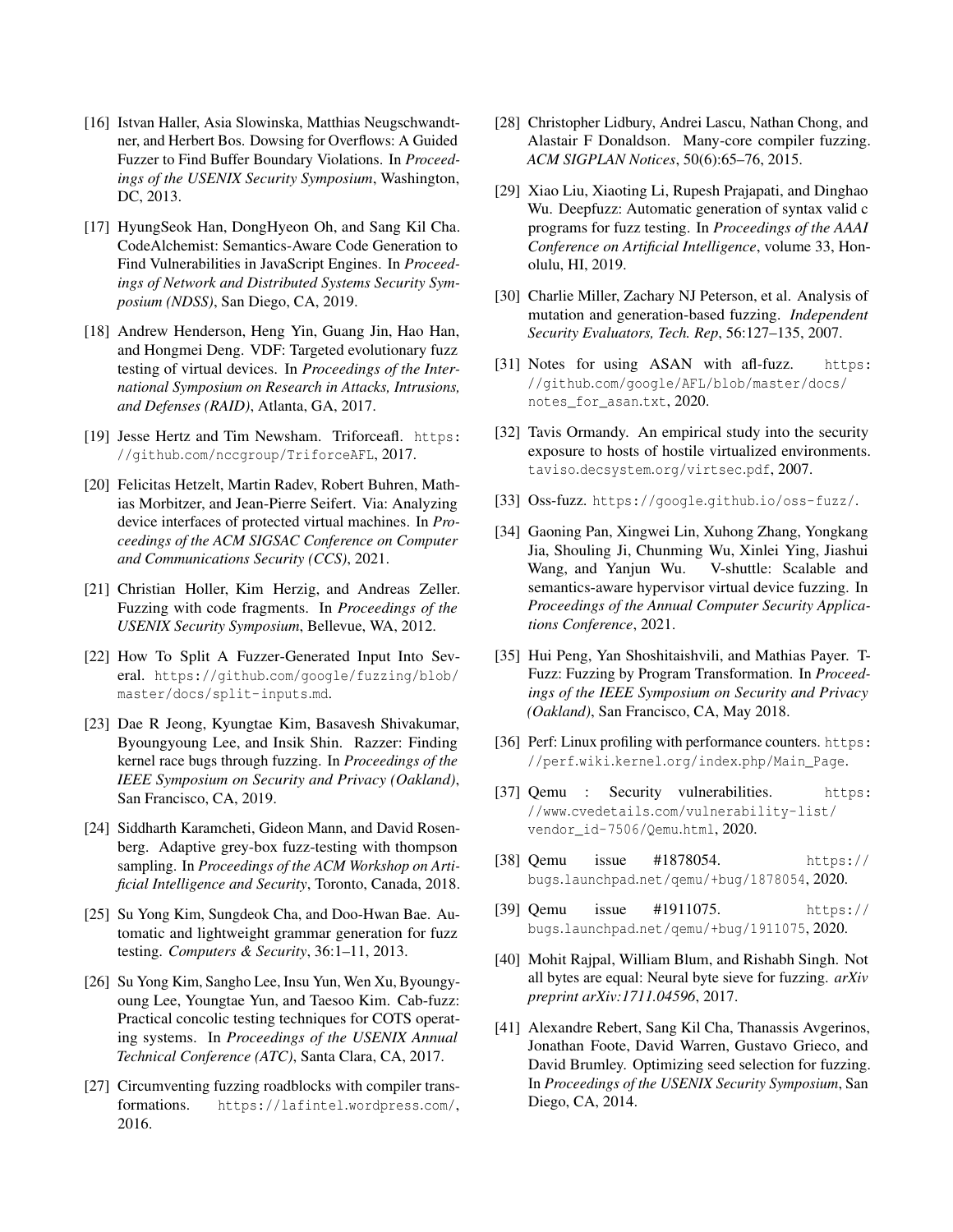- <span id="page-15-6"></span>[42] Sergej Schumilo, Cornelius Aschermann, Ali Abbasi, Simon Wörner, and Thorsten Holz. Nyx: Greybox hypervisor fuzzing using fast snapshots and affine types. In *Proceedings of the USENIX Security Symposium*, Vancouver, BC, 2021.
- <span id="page-15-5"></span>[43] Sergej Schumilo, Cornelius Aschermann, Ali Abbasi, Simon Wörner, and Thorsten Holz. HYPER-CUBE: High-Dimensional Hypervisor Fuzzing. In *Proceedings of the Network and Distributed Security Symposium (NDSS)*, San Diego, CA, 2020.
- <span id="page-15-1"></span>[44] Sergej Schumilo, Cornelius Aschermann, Robert Gawlik, Sebastian Schinzel, and Thorsten Holz. Kafl: Hardware-assisted feedback fuzzing for OS kernels. In *Proceedings of the USENIX Security Symposium*, Vancouver, CA, 2017.
- <span id="page-15-18"></span>[45] Michael Schwarz, Daniel Gruss, Moritz Lipp, Clémentine Maurice, Thomas Schuster, Anders Fogh, and Stefan Mangard. Automated detection, exploitation, and elimination of double-fetch bugs using modern cpu features. In *Proceedings of the Asia Conference on Computer and Communications Security*, pages 587–600, 2018.
- <span id="page-15-13"></span>[46] Kostya Serebryany. libFuzzer–a library for coverageguided fuzz testing. [https://releases](https://releases.llvm.org/10.0.0/docs/LibFuzzer.html).llvm.org/ 10.0.[0/docs/LibFuzzer](https://releases.llvm.org/10.0.0/docs/LibFuzzer.html).html, 2015.
- <span id="page-15-15"></span>[47] Dokyung Song, Felicitas Hetzelt, Dipanjan Das, Chad Spensky, Yeoul Na, Stijn Volckaert, Giovanni Vigna, Christopher Kruegel, Jean-Pierre Seifert, and Michael Franz. PeriScope: An Effective Probing and Fuzzing Framework for the Hardware-OS Boundary. In *Proceedings of the Network and Distributed Security Symposium (NDSS)*, San Diego, CA, 2019.
- <span id="page-15-7"></span>[48] Dokyung Song, Felicitas Hetzelt, Jonghwan Kim, Brent Byunghoon Kang, Jean-Pierre Seifert, and Michael Franz. Agamotto: Accelerating kernel driver fuzzing with lightweight virtual machine checkpoints. In *Proceedings of the USENIX Security Symposium*, Boston, MA, 2020.
- <span id="page-15-19"></span>[49] Jack Tang and Moony Li. When virtualization encounter AFL. *Black Hat Europe*, 2016.
- <span id="page-15-2"></span>[50] Spandan Veggalam, Sanjay Rawat, Istvan Haller, and Herbert Bos. Ifuzzer: An evolutionary interpreter fuzzer using genetic programming. In *Proceedings of the European Symposium on Research in Computer Security (ESORICS)*, Heraklion, Greece, 2016.
- <span id="page-15-16"></span>[51] Pengfei Wang, Jens Krinke, Kai Lu, Gen Li, and Steve Dodier-Lazaro. How double-fetch situations turn into double-fetch vulnerabilities: A study of double fetches in the linux kernel. In *Proceedings of the USENIX Security Symposium*, pages 1–16, 2017.
- <span id="page-15-10"></span>[52] Maverick Woo, Sang Kil Cha, Samantha Gottlieb, and David Brumley. Scheduling black-box mutational fuzzing. In *Proceedings of the ACM SIGSAC Conference on Computer and Communications Security (CCS)*, Berlin, Germany, 2013.
- <span id="page-15-17"></span>[53] Meng Xu, Chenxiong Qian, Kangjie Lu, Michael Backes, and Taesoo Kim. Precise and scalable detection of double-fetch bugs in os kernels. In *Proceedings of the IEEE Symposium on Security and Privacy (Oakland)*, pages 661–678. IEEE, 2018.
- <span id="page-15-3"></span>[54] Wen Xu, Hyungon Moon, Sanidhya Kashyap, Po-Ning Tseng, and Taesoo Kim. Fuzzing file systems via twodimensional input space exploration. In *Proceedings of the IEEE Symposium on Security and Privacy (Oakland)*, San Francisco, CA, 2019.
- <span id="page-15-14"></span>[55] Dingning Yang, Yuqing Zhang, and Oixu Liu. Blendfuzz: A model-based framework for fuzz testing programs with grammatical inputs. In *Proceedings of the IEEE International Conference on Trust, Security and Privacy in Computing and Communications (TrustCom)*, Liverpool, England, UK, 2012.
- <span id="page-15-12"></span>[56] Insu Yun, Sangho Lee, Meng Xu, Yeongjin Jang, and Taesoo Kim. QSYM: A practical concolic execution engine tailored for hybrid fuzzing. In *Proceedings of the USENIX Security Symposium*, Baltimore, MD, 2018.
- <span id="page-15-4"></span>[57] Michal Zalewski. American fuzzy lop. [https://](https://lcamtuf.coredump.cx/afl/) lcamtuf.[coredump](https://lcamtuf.coredump.cx/afl/).cx/afl/, 2014.
- <span id="page-15-0"></span>[58] ZERODIUM - How to Sell Your 0day Exploit to ZE-RODIUM. [https://zerodium](https://zerodium.com/program.html).com/program.html.
- <span id="page-15-11"></span>[59] Gen Zhang, Xu Zhou, Yingqi Luo, Xugang Wu, and Erxue Min. Ptfuzz: Guided fuzzing with processor trace feedback. *IEEE Access*, 6:37302–37313, 2018.
- A Guest memory access APIs in various open source hypervisor implementations

<span id="page-15-8"></span>

| Hypervisor   DMA-access API Functions      |  |  |  |  |
|--------------------------------------------|--|--|--|--|
| QEMU   address_space_{ld, st, map}         |  |  |  |  |
| $b$ hyve   paddr_quest2host                |  |  |  |  |
| VirtualBox   pfnPhys{Read, Write}          |  |  |  |  |
| Bochs   DEV_MEM_{READ, WRITE}_PHYSICAL_DMA |  |  |  |  |

Table 2: Guest memory access APIs in various open source hypervisor implementations

## <span id="page-15-9"></span>B Throughput Discussion

First we ran MORPHUZZ in its default configuration, where each test-case is executed within an isolated, forked child.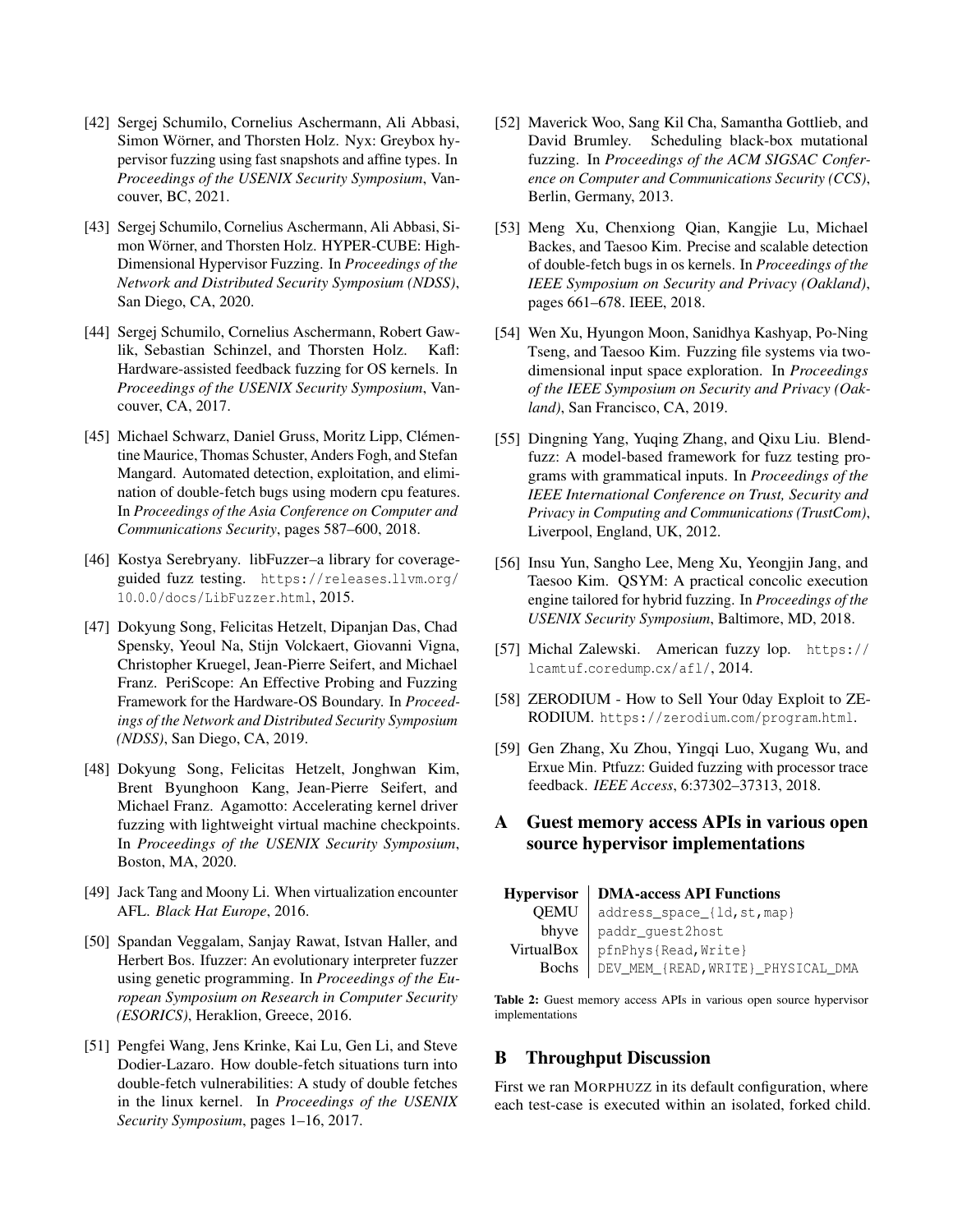Secondly, we ran MORPHUZZ built with AddressSanitizer, which carries performance overheads, but uncovers additional classes of bugs (e.g., non-crashing memory corruptions). Finally, we ran QMORPHUZZ without resetting any state, only restarting the fuzzer after a crash brings down the process.

With ASAN enabled, this number drops to 1,610 *qtest* instructions per second. ASAN's overheads are exacerbated by the fact that, for a 64-bit executable, ASAN maps 20 terabytes of virtual memory as part of its detection capability. Since QMORPHUZZ relies on a fork server, the kernel must make a copy of the large page-tables resulting from ASAN's virtual-memory use. Using perf [\[36\]](#page-14-25), we found that close to 40% of the execution time was spent in the kernel, during the fork() system-call. Finally, without resetting any state, QMORPHUZZ executes 5,850 instructions per second. Though, this is a sizable (i.e., 40%) gain over the first configuration, it comes at the cost of input stability and MORPHUZZ's reproducible-crash guarantee. Additionally, performance is hurt by the fact that the entire process must be restarted, each time a crash is triggered.

Note that QMORPHUZZ's pattern instruction and ondemand DMA fulfillment , can produce inputs that populate megabytes of data just-in-time (e.g., filling entire ring-buffers in DMA). Though we configured libFuzzer to limit inputs to 2,048 bytes, MORPHUZZ's use of DMA patterns results in much longer *qtest* sequences. Thus, there can be drastic differences in execution times for each *qtest* command. In summary, MORPHUZZ trades performance for input-stability. In addition to enabling MORPHUZZ to reproduce crashes with no post-processing, this stability allows MORPHUZZ to achieve higher coverage and bug-finding performance for complex devices, than prior works (RQ4).